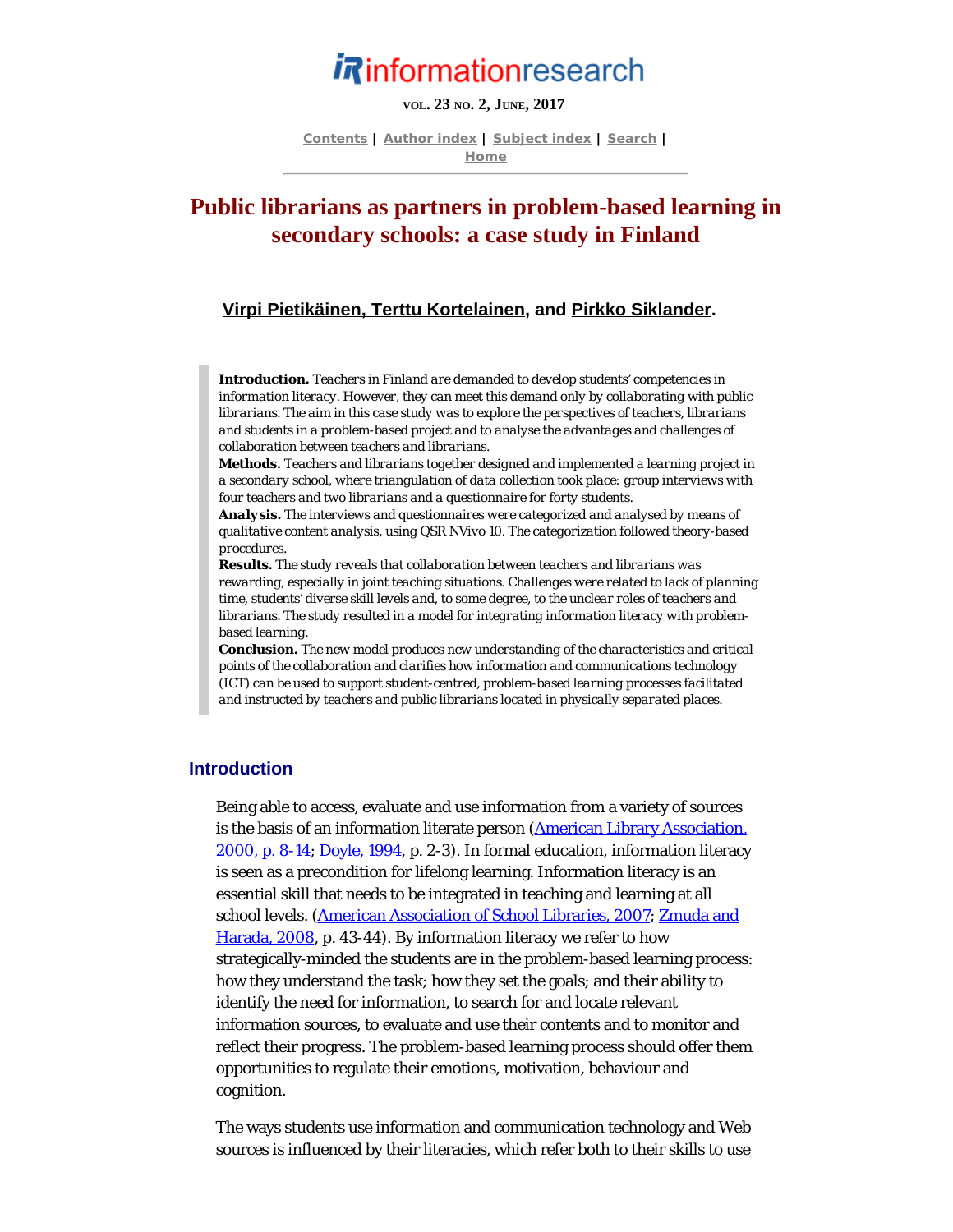information and communication technology and their skills to critically evaluate sources they find on the Web [\(Livingstone and Haddon, 2009](#page-23-0), p. 25). The level of information and communication technology equipment in Finnish schools is high, but its educational use has lagged behind many European countries [\(European Commission, 2013](#page-23-0)). According to the Programme for International Student Assessment (PISA) 2012 [\(OECD 2013](#page-23-0)) assessment, Finnish students' skills in science literacy, for instance, have declined and their confidence in their information and communication technology skills was weaker than in former PISA assessments. To respond to this deficiency, a great deal of emphasis is being placed on the development of wide-ranging and cross-subject competence such as information and communication technology and literacy skills, interaction and learning skills in the ongoing reforms to the Finnish National Core Curriculum  $(2014, p. 20-24)$  $(2014, p. 20-24)$  $(2014, p. 20-24)$ . One way to act upon these challenges is to use information resources and expertise beyond the school walls [\(Aceto, Borotis,](#page-23-0) [Devine and Fisher 2014](#page-23-0), p. 45; [Johnson, Adams Becker, Estrada, Freeman,](#page-23-0) [Kampylis, Vuorikari, and Punie, 2014](#page-23-0), p. 28), in our case, in collaboration between secondary schools and public libraries.

Reciprocal interaction between schools and cultural institutions, such as libraries, museums and science centres can extend the learning environment and add value to learning [\(Sawyer 2008](#page-23-0), p. 11). In recent years, these institutions have been expanding their educational offerings. In Finland, there are generally no school libraries or school librarians, and schools and libraries are usually physically separate institutions. Schools are expected to use the services and collections of public libraries, but the distance between them often complicates this. Although schools and libraries collaborate in many cases, and the (potential) educational role of libraries and librarians is generally recognized, the practices are still underdeveloped and need to be emphasized in the future ([Saarti, Kämäräinen and Sormunen, 2013](#page-23-0), p. 3).

The integration of library know-how and reference skills into the school's curriculum is one response to develop students' learning skills in problembased learning processes where several information sources are used. According to Ray [\(1994](#page-23-0), p. 27), teaching benefits from collaboration in which the teacher and librarian work together in partnership for planning, teaching and evaluating the learning process. Ray refers, however, to school libraries, whereas our research is concerned with collaboration with public libraries. The joint teaching and learning process by teachers and librarians aims at literacy activities where the students increase their reading efficacy and become more engaged. Engaged readers enjoy reading, pursue their own interests and are intrinsically motivated [\(Tonks and Taboada, 2011](#page-23-2), p. 173-186).

Secondary school students' learning processes that include literacy skills, information searching on the Internet and from other sources, information and communication technology-skills and source-based writing, are discussed in this study based on the collaboration between public librarians and teachers to support students in a problem-based learning process. Previous studies on collaboration between teachers and librarians have mostly dealt with school librarians (see e.g., [Montiel-Overall, 2005](#page-23-0), [2008](#page-23-0)). Collaboration between teachers and public librarians has been explored by Fitzgibbons [\(2000](#page-23-0)) at a general level but not at the classroom level, as in this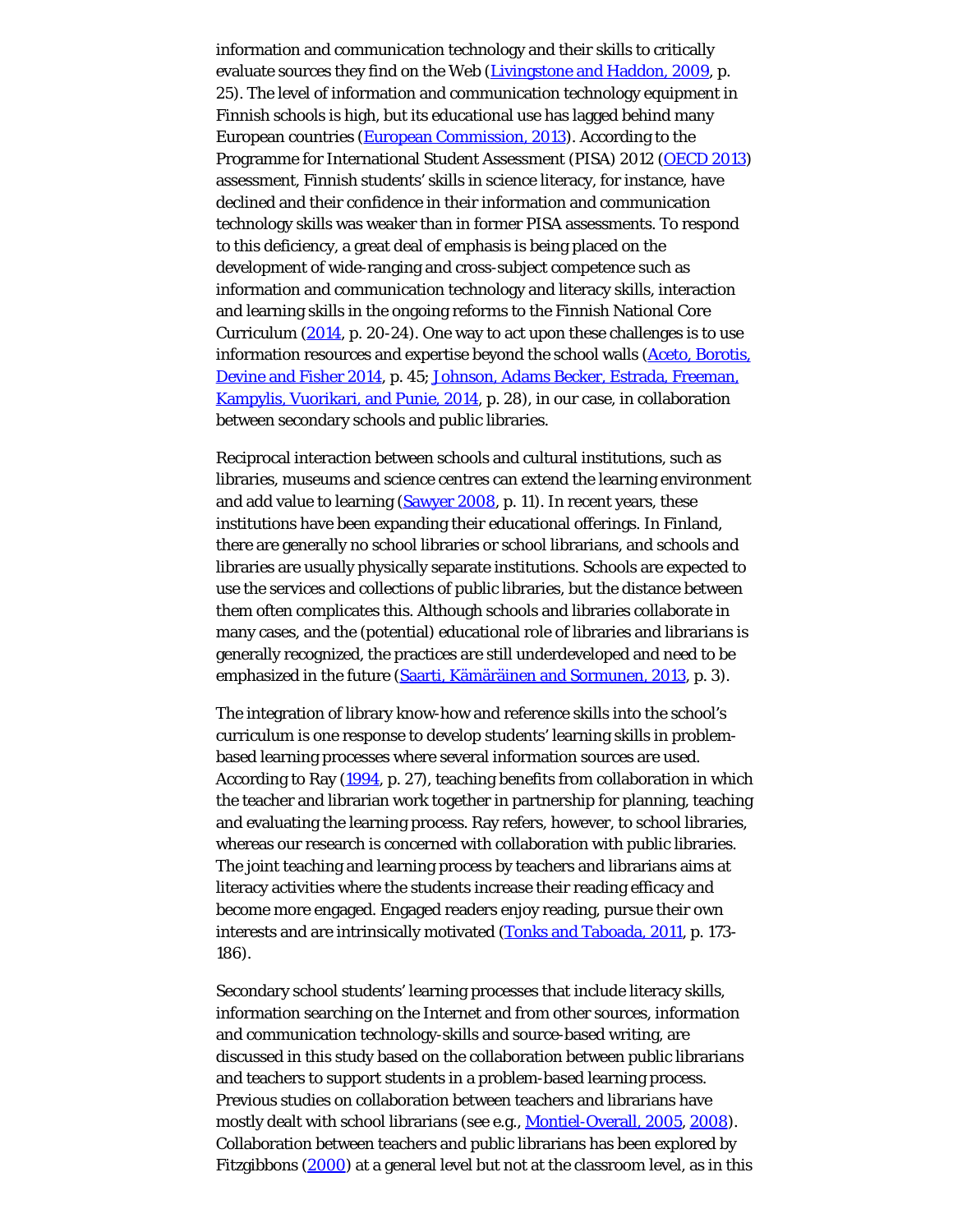study.

The aim of this study is to increase the understanding of the development of students' information literacy competencies, and the ways in which public librarians, in collaboration with classroom teachers, can support the development of these competencies. Specifically, the study examines the role and contribution of a public librarian in a cross-subject project where problem-based learning was applied. In addition, the study aims to create a model of how information literacy instruction could be integrated into problem-based learning processes in schools, how the collaboration between the teacher and public librarian could be organized in such processes, and how information and communication technology could be appropriately used to support the learning process. The theoretical contribution of the study is to compare and link the models of problem-based learning to the information seeking process [\(Kuhlthau, 2004](#page-23-0), p. 45) and the big six skills developed by Eisenberg and Berkowitz [\(1990](#page-23-0), p. 5-10).

A review of the literature is followed by methodology, results, conclusions and discussion.

# **Literature review**

In the first part of the literature review we describe the information searching process models, the phases of problem-based learning, and sourcebased writing. The second part deals with the issue of collaboration between teachers and librarians.

# **Source-based writing, problem-based learning and information skills**

*Source-based writing* tasks, or *discourse synthesis*, contain both comprehending and composing elements ([Segev-Miller, 2004](#page-23-0), p. 5): students search for sources (texts) to support the authoring of another text. In addition, skillful students have metacognitive strategies: they know how to plan and evaluate their performance when gathering source material and focusing on text processing ([Kiili, Laurinen and Marttunen, 2009](#page-23-0)). By means of source-based writing, the students create new meaningful texts from one or multiple texts. They blend claims, arguments and resources together and make a synthesis of them [\(Bulger, 2006](#page-23-0), p. 6). However, these tasks have different forms depending on the goals of the task, the genre it represents, and the introduction given to the students ([Sormunen and Lehtiö, 2011\)](#page-23-3).

Source-based writing is beneficial for students' learning, self-evaluation of their tasks and analysis of the contents. During source-based writing tasks, the students can increase their skills in searching for sources, comparing them, approaching the texts, evaluating them and processing them [\(Segev-](#page-23-0)[Miller, 2004](#page-23-0), p. 10-11), in addition to which they can learn to pay attention to argumentative content and relationships between arguments (**Kiili, 2012**, p. 49).

In source-based writing, time management seems to be one factor that has a significant effect on the quality of writing processes and products ([Segev-](#page-23-0)[Miller, 2004](#page-23-0), p. 18). To help students, teachers and librarians in source-based writing, a step-by-step method has been created ([Sormunen,](#page-23-4)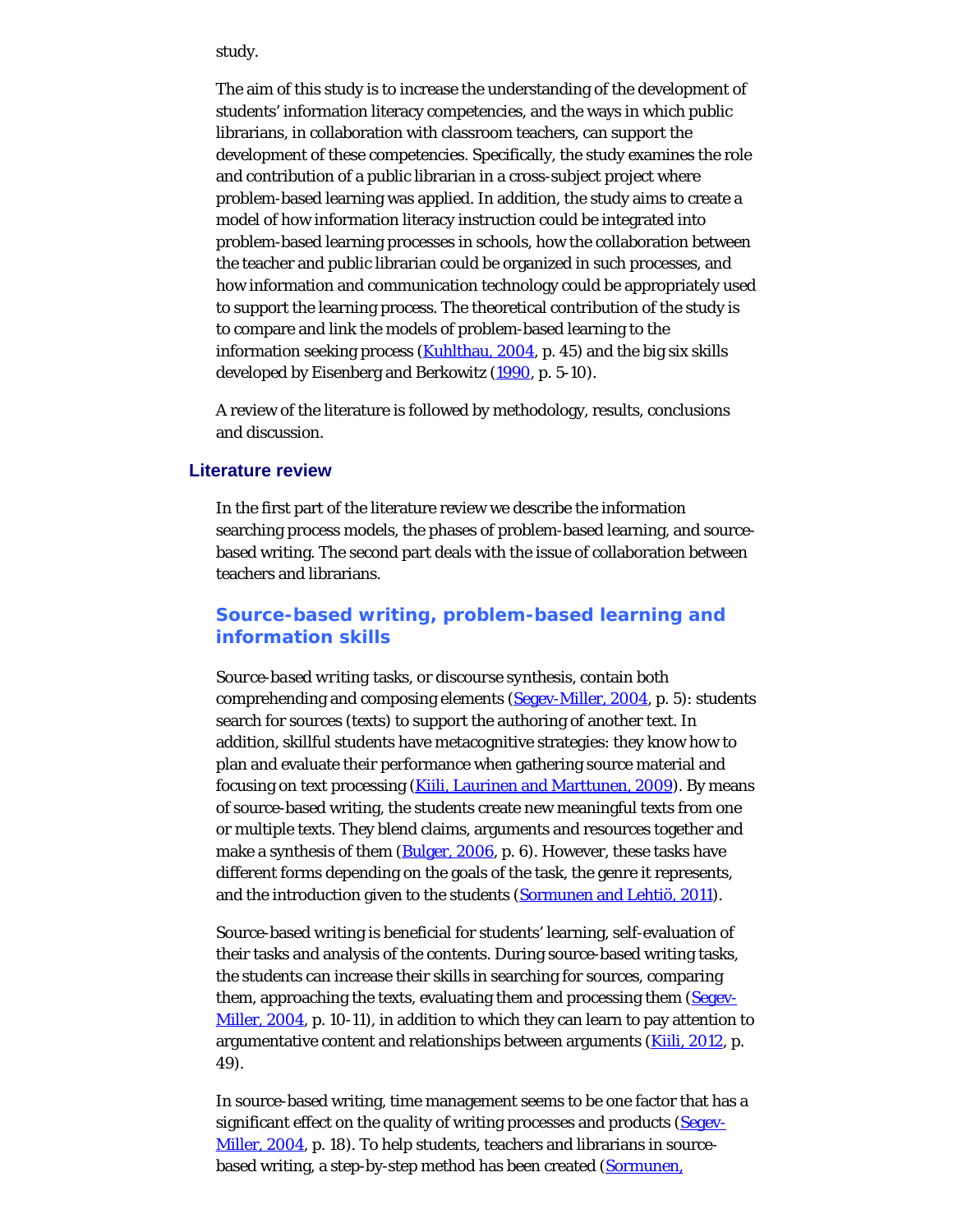[Heinström, Romu and Turunen, 2012](#page-23-4)). The method is useful as a practical guide, but it does not focus on understanding the way in which people learn.

(P

Source-based writing has a lot in common with *problem-based learning*. Problem-based learning is an instructional framework in which students learn through facilitated problem solving. Student-centredness, small-group work, self-directed and experiential learning are characteristics of problembased learning ([Poikela and Poikela, 2005,](#page-23-0) p. 35-37). Problem-based learning is an effective way to learn and also develops students' skills in lifelong learning, collaborative problem solving and information literacy [\(Hakkarainen and Poikela, 2010](#page-23-0), p. 88; [Smith Macklin, 2001](#page-23-0), p. 307). According to Poikela and Poikela ([2005,](#page-23-0) p. 36) the problem-based learning process can be seen as a model consisting of several phases starting with (1) the presentation of the problem, followed by (2) brainstorming in a group and free association, (3) analysing and grouping of the themes, (4) choosing the themes, (5) defining the learning task, (6) information seeking, (7) constructing knowledge and (8) clarification. Every phase in the process is combined with assessment. Problem-based learning has been applied in many fields, especially in schools and education (e.g., [Pearson, 2004](#page-23-0), p. 61-69; [Hakkarainen and Poikela, 2010](#page-23-0); [Sormunen, Alamettälä and Heinström,](#page-23-0) [2013,](#page-23-0) p. 499-506) and medical education [\(Eskola, 2005](#page-23-0); [Barrows, 1986](#page-23-0)) contexts. It has also been applied in library instruction ([Kenney and](#page-23-0) [McMullen, 2006](#page-23-0); [Pelikan, 2004](#page-23-0), p. 356-357). Problem-based learning may be a useful method to integrate *information literacy skills* into content teaching and to improve critical thinking [\(Smith Macklin, 2001](#page-23-0), p. 313; [Hakkarainen and Poikela, 2010](#page-23-0), p. 88).

Problem-based learning is close to Kuhlthau's concept of *guided inquiry* [\(Kuhlthau, Maniotes and Caspari, 2007](#page-23-0), p. 1-5) and her model of *the information seeking process (ISP)* ([Kuhlthau, 2004](#page-23-0), p. 45). Both models include a few similar phases. The information seeking process is a constructive process, which can be seen as integrated into inquiry-based learning. Kuhlthau's [\(2004](#page-23-0), p. 45) model of the information seeking process consists of six phases. (1) The initiation phase includes the presentation of the need for information, followed by (2) selection of the topic of information seeking, (3) exploration in searching information from the general to the specific, (4) formulation, i.e. development of the focus of the problem. The collection phase (5) includes the more detailed information searching and (6) presentation of the study results. In Kuhlthau's study [\(2004](#page-23-0), p. 45), the feelings appearing in each phase were studied, as well as thoughts and actions that varied depending on the phase. Kuhlthau defines the concept of the *zone of intervention* ([2004,](#page-23-0) p. 129), which is derived from Vygotsky's zone of proximal development [\(1978](#page-23-5), p. 87), and means the point where a student needs assistance and support in the information searching process. The critical question is whether the intervention takes place at the right time and is helpful to individuals in their information seeking process. Kuhlthau's model has been widely applied in information seeking research, e.g., in studies of information seeking by occupational groups ([Kuhlthau and Tama,](#page-23-0) [2001](#page-23-0)) and examining emotions in the information seeking process (**Kalbach**, [2006\)](#page-23-0).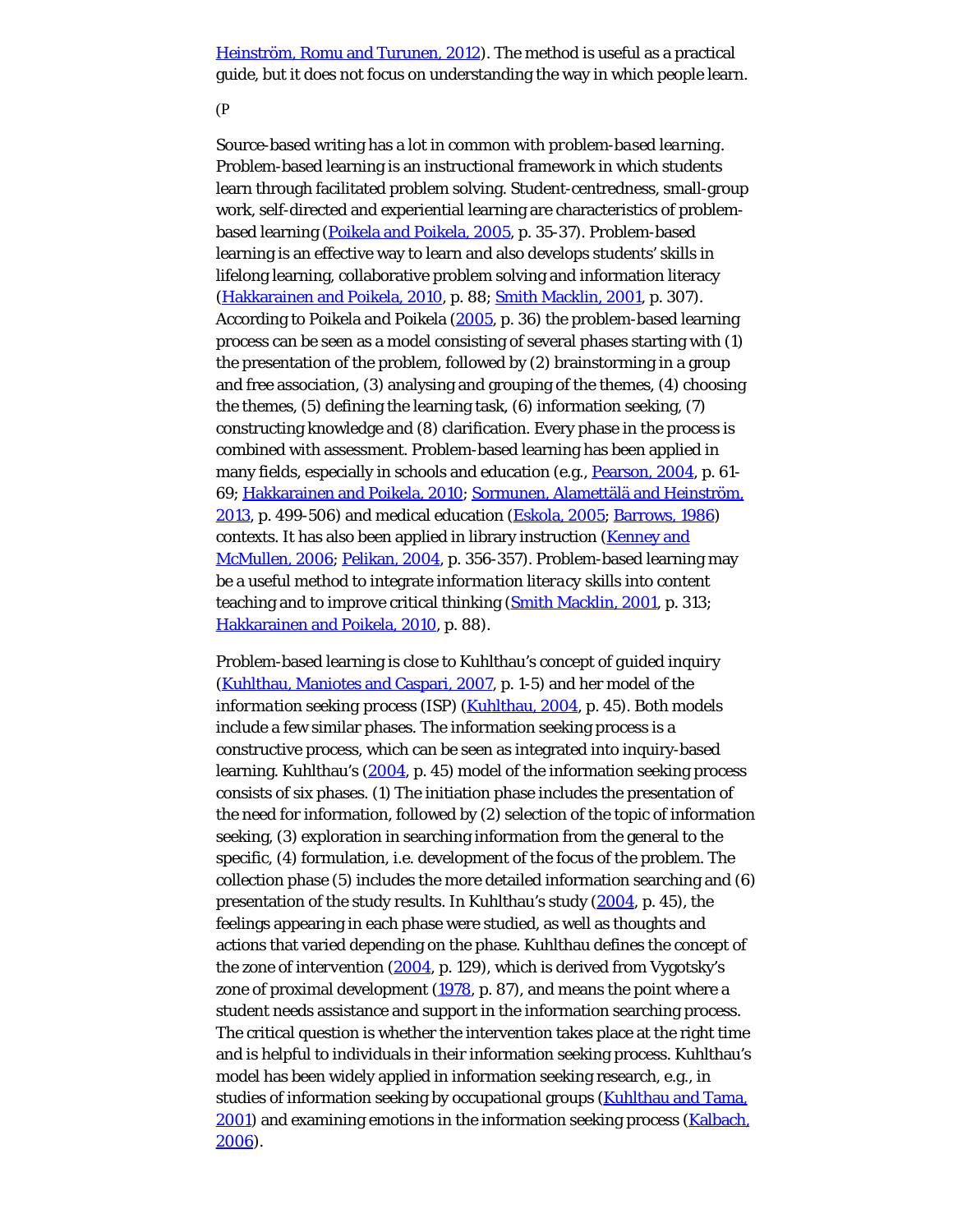Not far from the above models is Eisenberg and Berkowitz's [\(1990](#page-23-0), p. 22) model of the *big six skills* necessary to solve information problems. The skills are (1) task definition in the meaning of determining the purpose and need for information, (2) information seeking strategies, (3) location and access, (4) use of information, (5) synthesis and (6) evaluation. The skills are close to several definitions of the elements of information literacy, e.g., that of the American Library Association ([2000](#page-23-0), p. 8-14). The characteristics common to all these models include the definition of a research problem and its solution with support from information, and the evaluation of the entire process.

All the models presented above are based on a constructivist epistemology, which means that students construct their knowledge from information through their own activities, e.g., by reading, perceiving, thinking and comparing. The learner is an active agent and constructor of knowledge. A successful knowledge construction process begins with the activation of the existing knowledge base, and new knowledge is constructed via complex learning tasks and can be transferred to new contexts (**Bransford and** [Schwartz, 1999\)](#page-23-0). To make it easier to compare the three models described above, they are combined in Table 1 below.

| <b>Phase</b>              | <b>Problem-based</b><br>learning                    | <b>Kulthau's</b><br>model  | <b>Big six</b><br><b>skills</b>                                |
|---------------------------|-----------------------------------------------------|----------------------------|----------------------------------------------------------------|
| Problem<br>setting        | Presentation of the<br>problem                      | Initiation                 |                                                                |
| <b>Brainstorming</b>      | Brainstorming in a<br>group and free<br>association |                            |                                                                |
| Defining<br>themes        | Analysing and<br>grouping of the<br>themes          |                            |                                                                |
| Topic<br>selection        | Choosing themes                                     | Selection                  |                                                                |
| Task<br>definition        | Defining the<br>learning task                       | Exploration<br>Formulation | Task<br>definition                                             |
| Information<br>seeking    | Information<br>seeking                              | Collection                 | Information<br>seeking<br>strategies<br>Location<br>and access |
| Constructing<br>knowledge | Constructing<br>knowledge                           | Presentation               | Use of<br>information                                          |
| Reflection                | Clarification                                       |                            | Synthesis<br>Evaluation                                        |

**Table 1: Phases of problem-based learning, Kuhlthau's information seeking process and the big six skills of information literacy**

The models partly overlap but they also differ and consequently complement each other. The focus in the beginning of the problem-based learning process is on previous knowledge about the research problem, brainstorming and joint defining of the learning tasks for which students seek new information to solve the problems. Meanwhile the big six skills model starts from task definition and the main emphasis is on information seeking, access, use and synthesis, all of which are also present in the problem-based learning process. Kuhlthau's model bridges these two to some extent by identifying phases of research task formulation.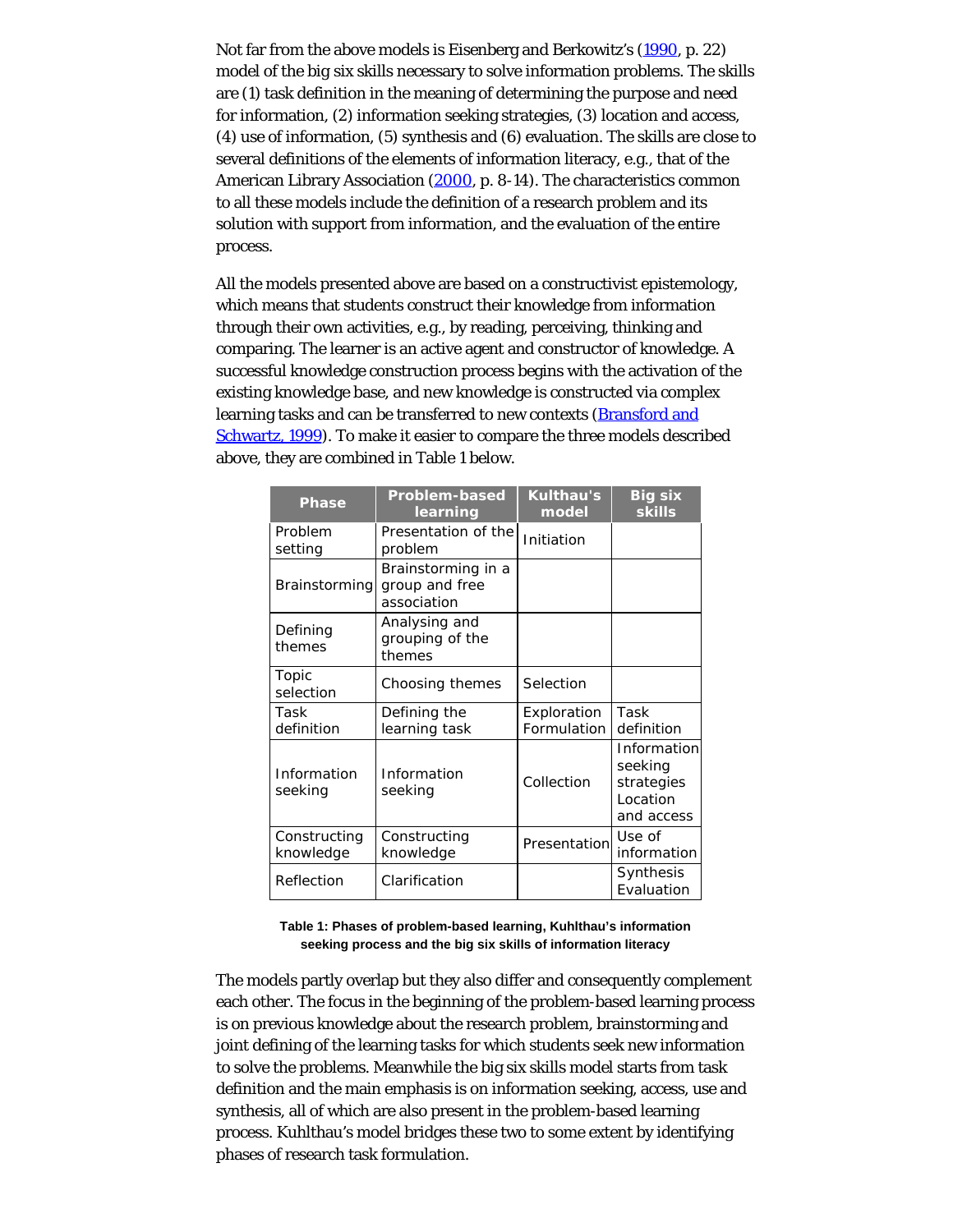Information and communication technology in problem-based learning has been investigated, e.g., by Pearson [\(2004](#page-23-0), p. 56-73) and Kaldoudi, Bamidis, Papaioakeim and Vargemezis [\(2008](#page-23-0)). The latter consider that an important feature of using Web 2.0 tools in problem-based learning is that they enable various expert instructors, also remotely located, to comment and participate in the discussions in students' learning process. By using virtual environments the students can record their learning process, and the way they dealt with the problem and their search for information, among other things. The students' contribution to discussions can vary greatly. An online situation can be analysed to discover to what extent students participate in the discussion or contribute to joint research ([Pearson, 2004](#page-23-0), p. 65-67).

The students may face different challenges and problems in the information seeking process. According to Kiili [\(2012](#page-23-0), p. 43), the students' problems in information searching on the Web concern the formulation of search questions, understanding the logic of the search engines, analysing the search results and planning information searching and its regulation. The problems built up for certain students. Students with poor search strategies also seldom evaluated the credibility of obtained information [\(Kiili, 2012](#page-23-0), p. 44). Hongisto and Sormunen [\(2010](#page-23-0), p. 105-108) also found significant problems in information searching and in the evaluation and use of sources in their study of secondary school students' inquiry-based learning process. These problems were strongly associated with the multiplicity of sources on the Internet.

In Kuhlthau's [\(2004](#page-23-0), p. 45) research, students underwent distinct changes in their thoughts and confidence during the information search process. The exploration stage (searching information from the general to the specific) was found to be the most difficult. At this point the students were most likely to change their topics, expressed more confusion and frustration, and were less engaged in their project than in later stages. The students' interest in the topic commonly increased after formulation, when they had constructed their own understandings of the topic under investigation and had formed their own perspective of certain aspects of the problem. According to Kiili [\(2012](#page-23-0), p. 49-50) tools need to be developed to promote students' engagement in different online reading processing practices. There seems to be a special need for tools that support critical evaluation. Additionally, metacognitive tools to help to plan and regulate the search for information would be beneficial for students. Students need to know how to use tools, access a variety of information sources and apply criteria to identify and evaluate different forms of information [\(Diehm and Lupton, 2014](#page-23-0), p. 18).

# **Collaboration between teachers and librarians**

In problem-based learning, particularly when learning information literacy, both the resources in the library and schools, and the expertise of their staff are important to support the students' work. This calls, however, for successful collaboration between the teachers and school or public librarians. In addition, school principals or head teachers are key people to improve the school culture: they should support collaboration and communication and open new avenues to improvements [\(Kurttila-Matero 2011](#page-23-0), p. 117; [Montiel-](#page-23-0)[Overall, 2008,](#page-23-0) para. 6.2). Collaboration between teachers and librarians on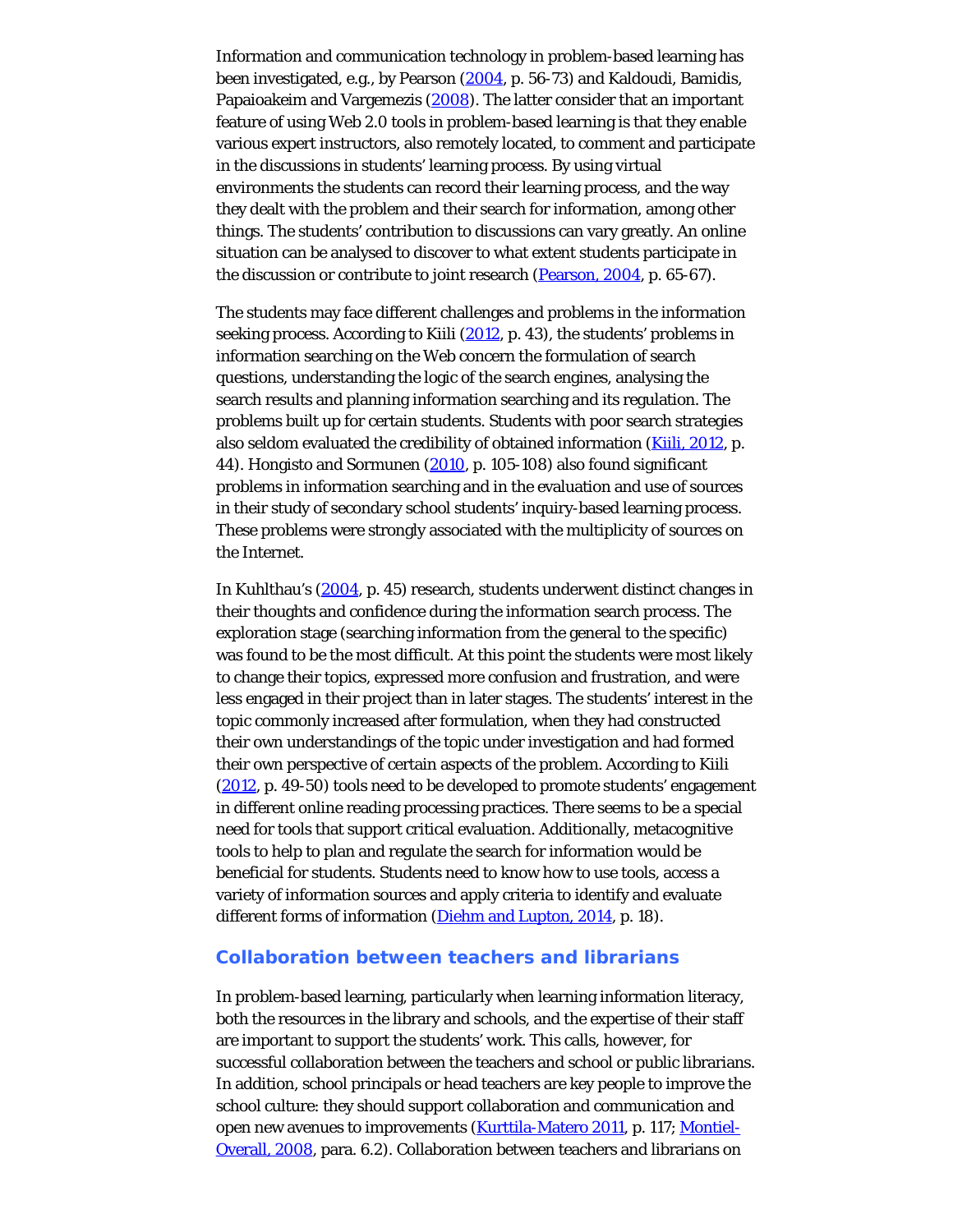the practical level is an iterative process: the higher the visible effect of collaboration on the students' learning, the greater the motivation to collaborate ([Montiel-Overall, 2008](#page-23-0), para.7.5). Previous literature mostly refers to collaboration between teachers and school libraries, while this study concerns collaboration between teachers and public librarians, something that was brought out in Kurttila-Matero's [\(2011](#page-23-0)) research. Collaboration between public libraries and schools has a long history, but it does not usually cover an entire course in the curriculum, being limited to book talks, library visits, etc. In this study the focus is on long-term curriculumintegrated collaboration between the teacher and librarian. Loertscher [\(2000](#page-23-0)) describes teacher-librarian collaboration through a taxonomy consisting of eleven levels, with level one meaning no collaboration and level 11 joint curriculum development. This study aimed at levels 9-10 (joint instruction design) of collaboration.

Common problems that librarians and teachers may encounter in these projects are reported to be the lack of time, confusion of roles and poorly designed assignments [\(Kuhlthau, 2004](#page-23-0), p. 149; [Montiel-Overall, 2008](#page-23-0), para. 7.2). Other barriers deal with insufficient constructivist strategies to engage students' learning, lack of resources (like books and computers) and problems in communication and across discipline. In addition, different understandings of the librarian's role in the library and in the field of education make collaboration confused [\(Montiel-Overall and Grimes, 2013](#page-23-0); [Montiel-Overall, 2008\)](#page-23-0). Physical distance between the organizations and insufficient resources in the library can result in special challenges to collaboration between schools and public libraries.

Previous research has pointed out several prerequisites for successful collaboration between librarians and teachers. An equal and reciprocal partnership between the teacher and librarian is important, as pointed out by Yukawa and Harada [\(2009](#page-23-6), p. 103), who investigated twenty-one teacherlibrarian teams in inquiry-based learning. The teachers had the subject expertise and knowledge of students and their skills, while the librarians provided knowledge of the information seeking process and technology expertise. Successful collaboration encompasses joint planning, assessment and responsibility for the entire process [\(Yukawa and Harada, 2009](#page-23-6), p. 113. Additional requisites for successful collaboration between teacher and librarian concern school culture, which should support collegiality, working together, establishment of relationships and the integration of information skills instruction into the curriculum [\(Montiel-Overall, 2008](#page-23-0)).

The intensity of the collaboration between teachers and librarians can be evaluated, for instance, by using Loertscher's [\(2000](#page-23-0)) taxonomies. The lowest level of the taxonomies indicate a total lack of involvement, while on the highest level of expertise both teachers and librarians contribute successfully to integrating information literacies into the curriculum (see also [Montiel-](#page-23-0)[Overall, 2005](#page-23-0), p. 9).

Students' skills also had an effect on the problem-based learning process. In addition to literacy skills, they need to develop their information and communication technology skills, which can be taught and learned through problem-based learning with an emphasis on information seeking skills [\(Smith Macklin, 2001](#page-23-0), p. 311-313; [Finnish National Core Curriculum, 2014](#page-23-0),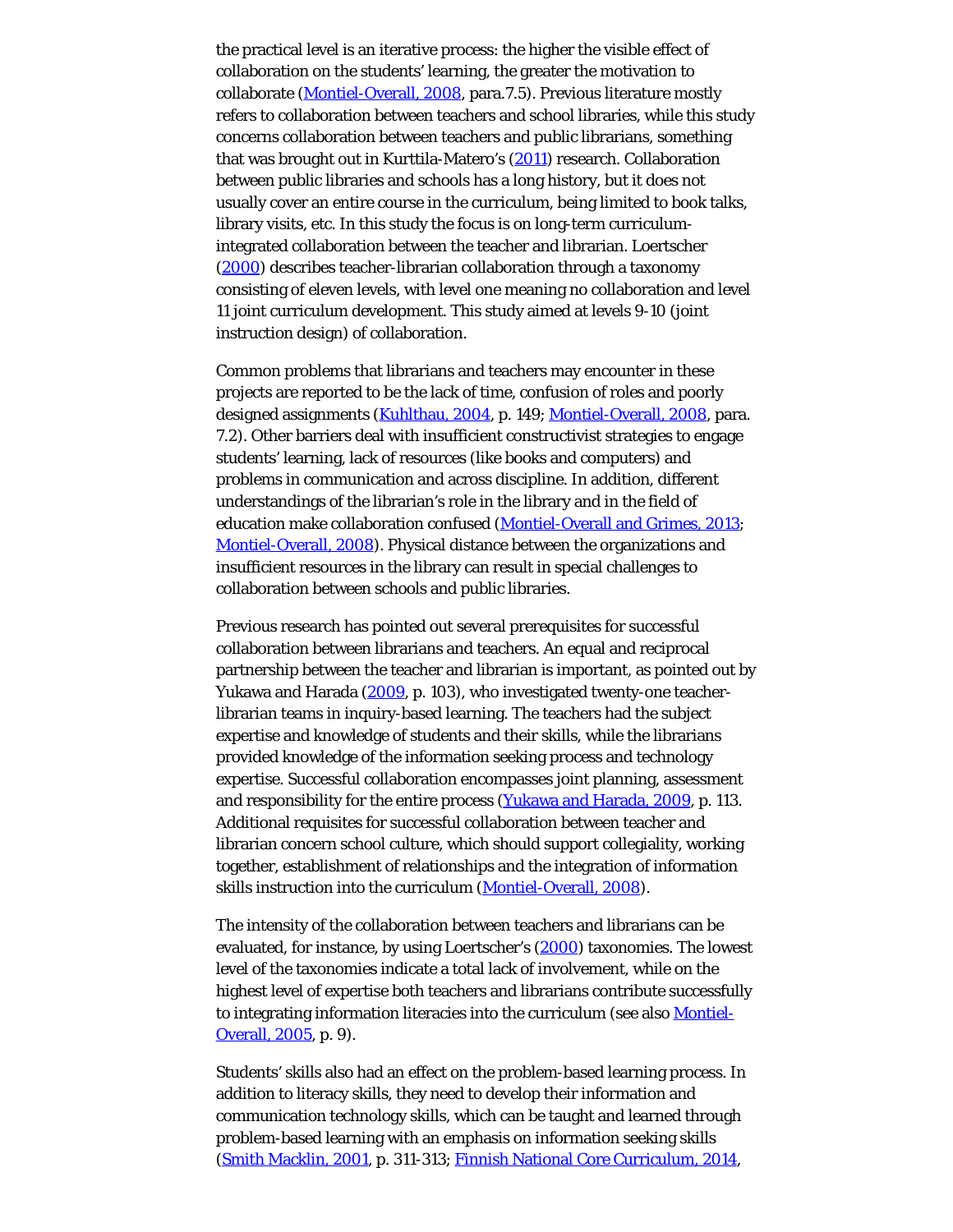p. 23). At schools, this could happen through collaboration between teachers and librarians in the problem-based learning process. Combining expertise in the fields of education and information could produce meaningful learning and develop information skills that are essential future skills. By future skills we refer especially to ways of working and thinking, and tools for working in which problem-solving, collaboration and creativity are essential skills [\(Binkley](#page-23-0) *[et al.](#page-23-0)*[, 2012](#page-23-0); [Dede, 2010](#page-23-0); [Trilling and Fader, 2009](#page-23-7)).

#### **Method**

The aim of this study is to extend the understanding of students' information literacy competencies in the context of a problem-based learning process jointly supported by classroom teachers and public librarians in formal education at the secondary school level. The study is based on the teachers', librarians' and students' perspectives. The research questions are as follows: 1. How does a problem-based learning process take place when implemented jointly by public librarians and teachers?

2. How is the role of the public librarian constructed in different phases of the problem-based learning process?

3. What are the advantages and challenges of collaboration between teachers and librarians in a problem-based learning process in secondary school?

Because both problem-based learning and information seeking process are highly student-centred, it is important also to study:

4. In what ways is the problem-based learning process implemented by the teacher and librarian experienced by the students?

#### **Research design and setting**

The study is related to the national Joy of Reading (Lukuinto) programme in Finland. The programme aims to improve the interest and ability of children' and young people aged 6-16 years in diversified reading and writing of texts and media content. The programme started in 2012 with thirty-three school and library pilot projects [\(Lukuinto, 2014](#page-23-0)), one of which is the case project of this study.

The study was implemented in the spring and autumn terms of 2013 in one secondary school in Oulu, in two school classes that collaborated with the Oulu City Library located about one kilometre from the school. The aim of the students' learning process was to learn information literacy and to create a school magazine about the history of their school. The learning process started with two different lectures: the first one given by the history teacher and the second by a librarian. The learning process was carried out using problem-based learning, following Eisenberg and Berkowitz's [\(1990](#page-23-0), p. 22) big six steps from task definition to evaluation. Students worked in small groups formed by the teacher. The groups did not assign any roles, such as leader or recorder.

The learning process started with a leading lecture given by the history teacher. He presented to the students the phases of the history of the school and gave them tips on how to choose the subjects of their school magazine articles. After that, the librarian presented the information seeking process as a route. She guided the students to the steps of inquiry using a map based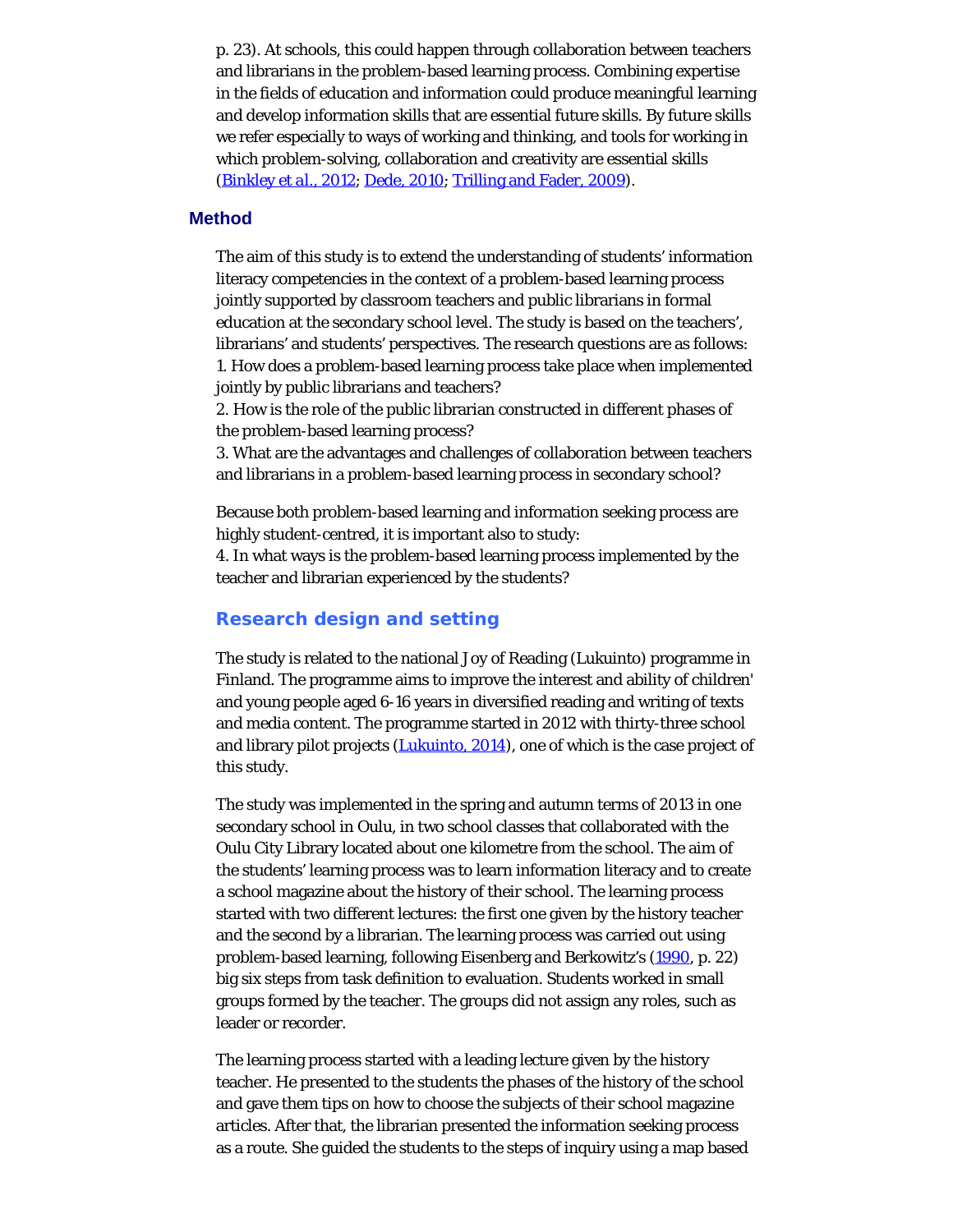on Eisenberg and Berkowitz's ([1990,](#page-23-0) p. 5) big six model (Figure 1) and gave advice on what should be taken into account in each phase.



**Figure 1: Information seeker's route applied in the project, based on Eisenberg and Berkowitz [\(1990](#page-23-0), p. 5). [[Click for a](http://www.informationr.net/ir/22-2/p755fig1a.jpg) [larger figure](http://www.informationr.net/ir/22-2/p755fig1a.jpg)]**

The librarian described the information seeker's route in six phases from task definition (1) to evaluation of the process (6). Each phase of the route was described to students to sketch the process and to help them to prepare themselves for the learning and information seeking process. The phases were opened with questions and observations related to them.

After the preliminary lectures the students were divided into groups of three to four to discuss the project. The groups chose their subject and started to conceptualize them by drawing mind maps. The teacher and the librarian circulated amongst the groups, asking defining questions and helping groups to focus on the subject. The students chose subjects such as the history of the school building, dress in school in the 1960s, the school during wartime and methods of school discipline.

A wiki environment was established as a workspace for the students' articles. After the first lesson the students were given the assignment of formulating preliminary search questions related to their subjects. The aim of this phase was to find more accurate viewpoints on their subjects and to get prepared for information searching. The teacher and the librarian commented on the questions on the wiki.

The next phase took place in the library, where the students searched the library's information sources for information for their articles. The librarian introduced them to the databases and books relevant to their projects, and the students deepened their knowledge of the subject with help from the librarian and teacher and wrote their articles in the wiki.

After the summer holiday, students returned to their article projects. The librarians organized an information searching clinic, where the groups were given help based on their specific information needs. The teachers were present to advise students with their articles. A visit to the provincial archives and another visit to the library as well as interviews with old students of the school took place in the autumn term, after which the students finalized their reports in the wiki, scaffolded by teachers. The librarian's role diminished in the final phase of the process.

# **Data collection and analysis**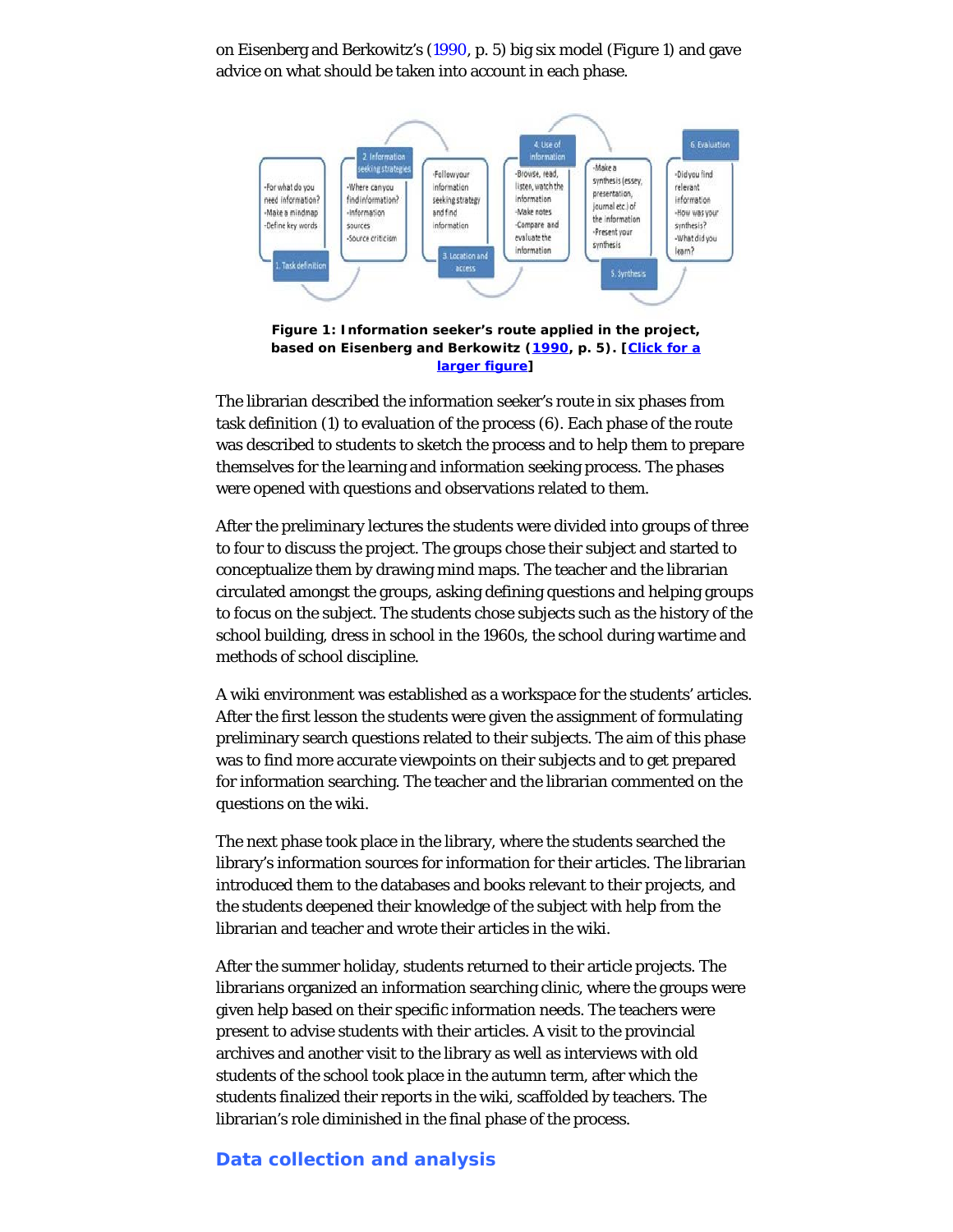This study is based on a case study approach (*Flyybierg, 2006; [Yin, 1981](#page-23-8)*) consisting of the study of three qualitative semi-structured group interviews with four teachers (three female and one male) and two female librarians, both separately and jointly. Moreover, the first author participated in the first few lessons (phases 1-3 in Figure 1) of the course to observe the beginning of the students' work. Their later progress was observed and evaluated by the teachers. Two of the teachers taught Finnish, while one taught Swedish and one history. The interviews took place in the school and in the library. They were recorded and transcribed. The text comprises of about fifty pages in written form, providing a good basis for this study. The data was gathered in December 2013 and January 2014.

The participants were eager to talk rather openly about their experiences, and the group interviews lasted from one to one and a half hours. The themes covered in the interviews included planning and practices of collaboration, its advantages and challenges and the problem-based learning process, the role of information and communication technology, and future plans for collaboration.

The students were asked about their experiences by means of a questionnaire consisting of thirteen open questions regarding their learning, use of information and communication technology, group work, positive experiences and problems they faced. The students answered the questionnaire in the Finnish lesson and therefore all the students that were present at school were reached. The group of respondents was formed by forty secondary school students aged thirteen to fourteen. There were thirtyone females and nine males in the group. The survey was carried out at the end of the course.

Teachers, librarians and students were chosen as informants for this study to get a comprehensive view of the process and factors that influence the collaboration between the public library and school. The study also examines participants' experiences of information and communication technology: what it enables for different parties and how it challenges students, teachers and librarians.

On the basis of the research questions, the interview data was coded and analysed in the categories below. The categories are neither too small nor too numerous, meeting the requirements of a case study [\(Yin, 1981](#page-23-8)).

- Main category: collaboration
	- *Sub-categories*:
		- librarians' experiences of collaboration
		- teachers' experiences of collaboration
		- experiences of the librarians in guiding information seeking
		- possibilities of collaboration
		- obstacles to collaboration
		- role of the library and librarians in the problem-based learning process
		- teachers' and librarians' views of the level of their collaboration according to Loertscher's taxonomy
		- development of collaboration during the process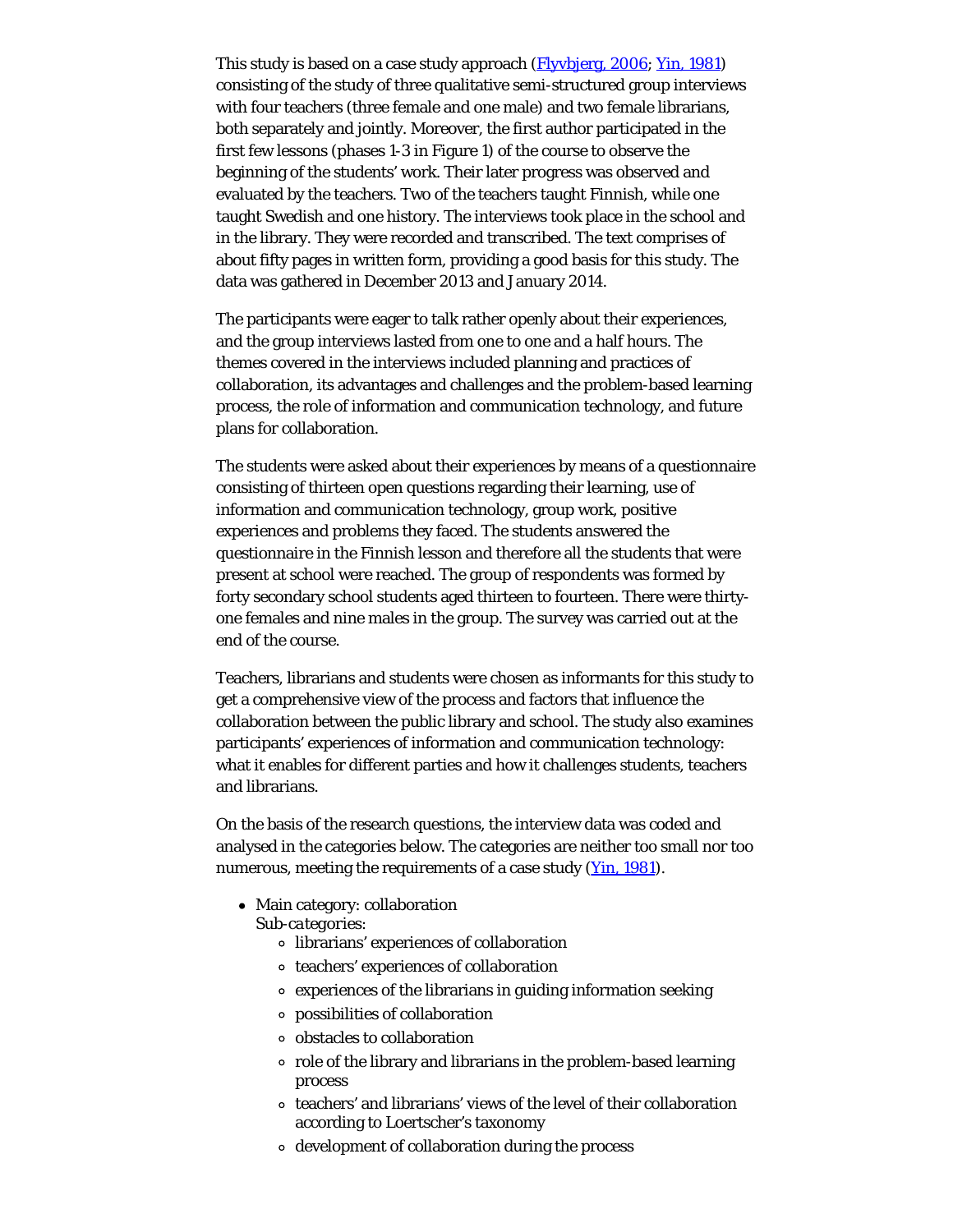lessons learnt about collaboration between teachers and librarians

- developing of collaboration in the future
- Main category: problem-based learning in secondary school *Sub-categories*:
	- $\circ~$ challenges of problem-based learning in secondary school
	- $\circ~$  students' challenges in information searching
	- students' needs for guidance
	- success in group work
- Main category: students' experiences *Sub-categories*:
	- students' experiences in making the journal
	- students' experiences of problem-based learning
	- students' experiences in group work

# Table 2 shows examples of the categorization of the research data.

| <b>Original quotation</b>                                                                                                                                                                                                             | <b>Reduced</b><br>quotation                                             | Sub-<br>category                                                                | Main<br>category                                        |
|---------------------------------------------------------------------------------------------------------------------------------------------------------------------------------------------------------------------------------------|-------------------------------------------------------------------------|---------------------------------------------------------------------------------|---------------------------------------------------------|
| 'At the library, it<br>was my<br>responsibility to<br>teach information<br>retrieval, and the<br>teacher was<br>working with the<br>students. It was<br>quite good that<br>there were two of<br>us in this situation'.<br>(Librarian) | The role of<br>the librarian<br>in teaching<br>information<br>retrieval | Librarian's<br>experience<br>of joint<br>teaching<br>situation                  | Librarians'<br>experiences<br>Ωf<br>collaboration       |
| 'Yes, because of the<br>haste during the<br>whole project, we<br>did not have time<br>to organize a<br>sufficient number of<br>joint meetings. So<br>both parties had<br>meetings of their<br>own'. (Librarian)                       | <b>Difficulties</b><br>in joint<br>planning<br>because of<br>haste      | Time<br>pressure                                                                | Obstacles to<br>collaboration                           |
| 'It was most<br>pleasant to work in<br>groups because we<br>could discuss the<br>topic from different<br>viewpoints'.<br>(Student)                                                                                                    | Convenience<br>of group<br>work                                         | Students'<br>experiences<br>of group<br>work                                    | Students'<br>experiences                                |
| 'It [problem-based<br>learning] should be<br>a process into<br>which students<br>grow since the first<br>grades at school<br>and it should be<br>used constantly.<br>Then it would be<br>beneficial'.<br>(Teacher)                    | Ways to<br>increase the<br>benefit of<br>problem-<br>based<br>learning  | Students'<br>lack of<br>prior<br>experience<br>in problem-<br>based<br>learning | Problem-<br>based<br>learning in<br>secondary<br>school |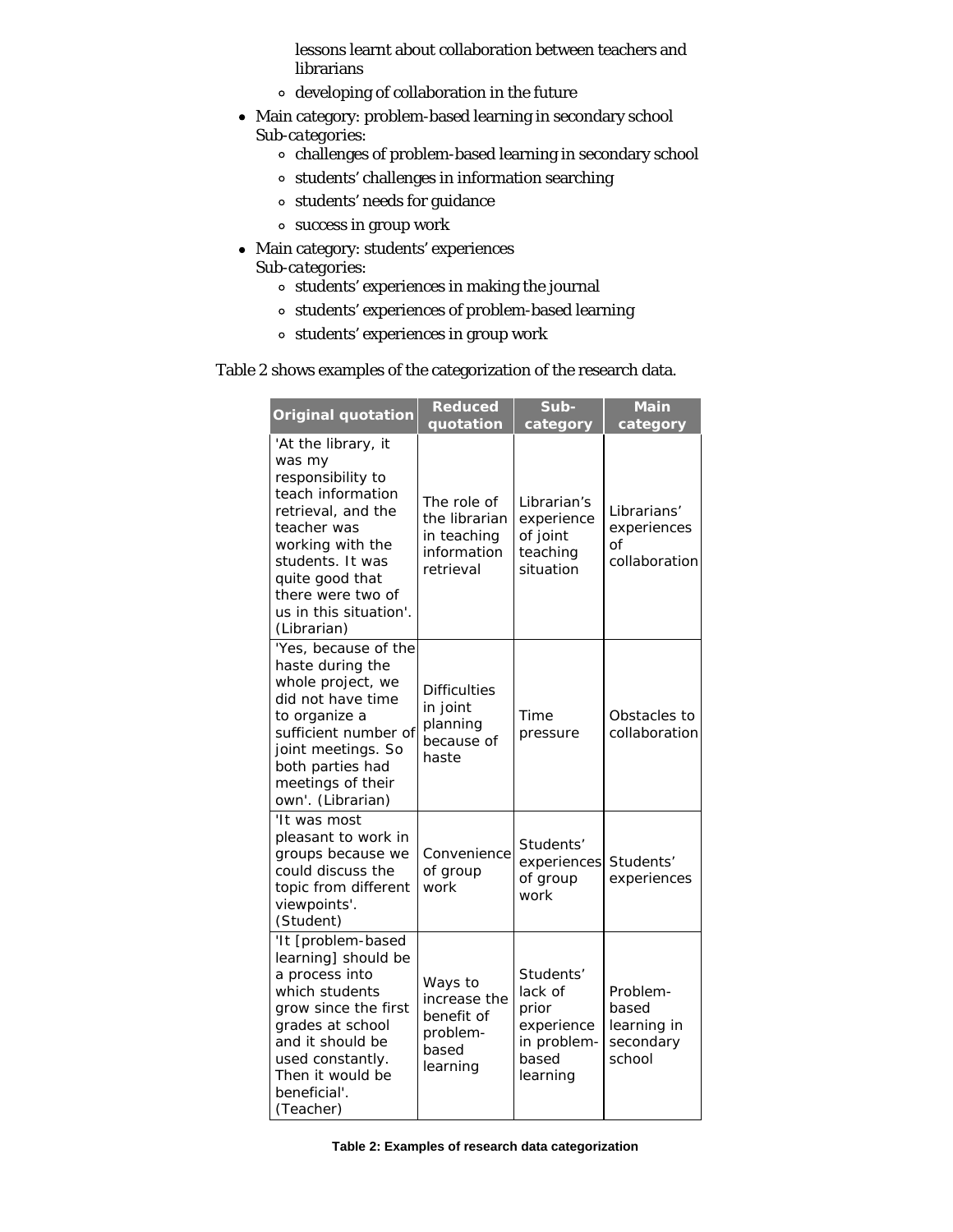The data analysis is supported by the theoretical models of knowledge construction presented in Table 1, the instructional framework of problembased learning and previous research on teaching information literacy through collaboration between teachers and librarians presented in the previous chapters. The categorized interviews and questionnaire answers were studied by qualitative analysis supported by QSR NVivo 10 for Windows analysis software which was used to transcribe and encode the data. To increase the reliability of the study, the data was encoded by two researchers.

#### **Results**

#### **Problem-based learning in the process**

The learning process of the students is described in a five-phase model in Table 3. It is based on interviews with teachers and the librarian, the questionnaire for students and observation of students' work. The phases are connected with the big six skills [\(Eisenberg and Berkowitz, 1990](#page-23-0), p. 5-10) and the phases of Kuhlthau's  $(2004, p. 45)$  $(2004, p. 45)$  process model and those of problem-based learning [\(Poikela and Poikela, 2005, p. 36](#page-23-0); [Smith Macklin,](#page-23-0) [2001](#page-23-0)). The students' tasks, the responsibilities of the teachers and librarians, and the use of the wiki originate from the results of this project.

The phases of problem-based learning could be identified in the process and they mainly followed the phases shown in Table 1. The activities of the students, teachers and librarians in this case study can be divided into five phases shown in Table 3 below. Phase 1 is *task definition* (or initiation or presentation of the problem); brainstorming and free association help in further focusing and defining the learning task. Phase 2 is *planning of information searching strategies*. In this phase, the students can also share on the wiki their key words connected with information searching. In the next phase (3) the students seek, locate, access, collect and evaluate information and start to use it in preliminary writing. In Phase 4 the emphasis is on reading the information they have found and writing, with information seeking also still continuing. In Phase 5 the report writing is finished. The role of ICT was also described in the process, because the library was not located in the school building and there was a need to use information technology to facilitate distant guidance by the librarians.

| <b>Phase</b>         | <b>Students</b>                                                                                                                                                                                                                                             | <b>Teachers</b>                                                                                                                                                                                                              | Librarians                                                                                                  | <b>Role of ICT</b> |
|----------------------|-------------------------------------------------------------------------------------------------------------------------------------------------------------------------------------------------------------------------------------------------------------|------------------------------------------------------------------------------------------------------------------------------------------------------------------------------------------------------------------------------|-------------------------------------------------------------------------------------------------------------|--------------------|
| 1 Task<br>definition | Learn the<br>general subject<br>and context of<br>the study<br>Brainstorming,<br>free<br>association,<br>mind mapping<br>and discussions<br>on the general<br>subject<br>Analysis and<br>definition of thel for task<br>research<br>problem of the<br>group | Plan and<br>teach the<br>general<br>subject<br>matter and<br>contexts of<br>the project<br>Formulation task<br>of students'l formulation<br>working<br>groups<br>Instruction<br>formulation<br>Comments<br>on the<br>defined | Receive the<br>subjects of the<br>tasks to plan<br>teaching of<br>information<br>seeking<br>Instruction for |                    |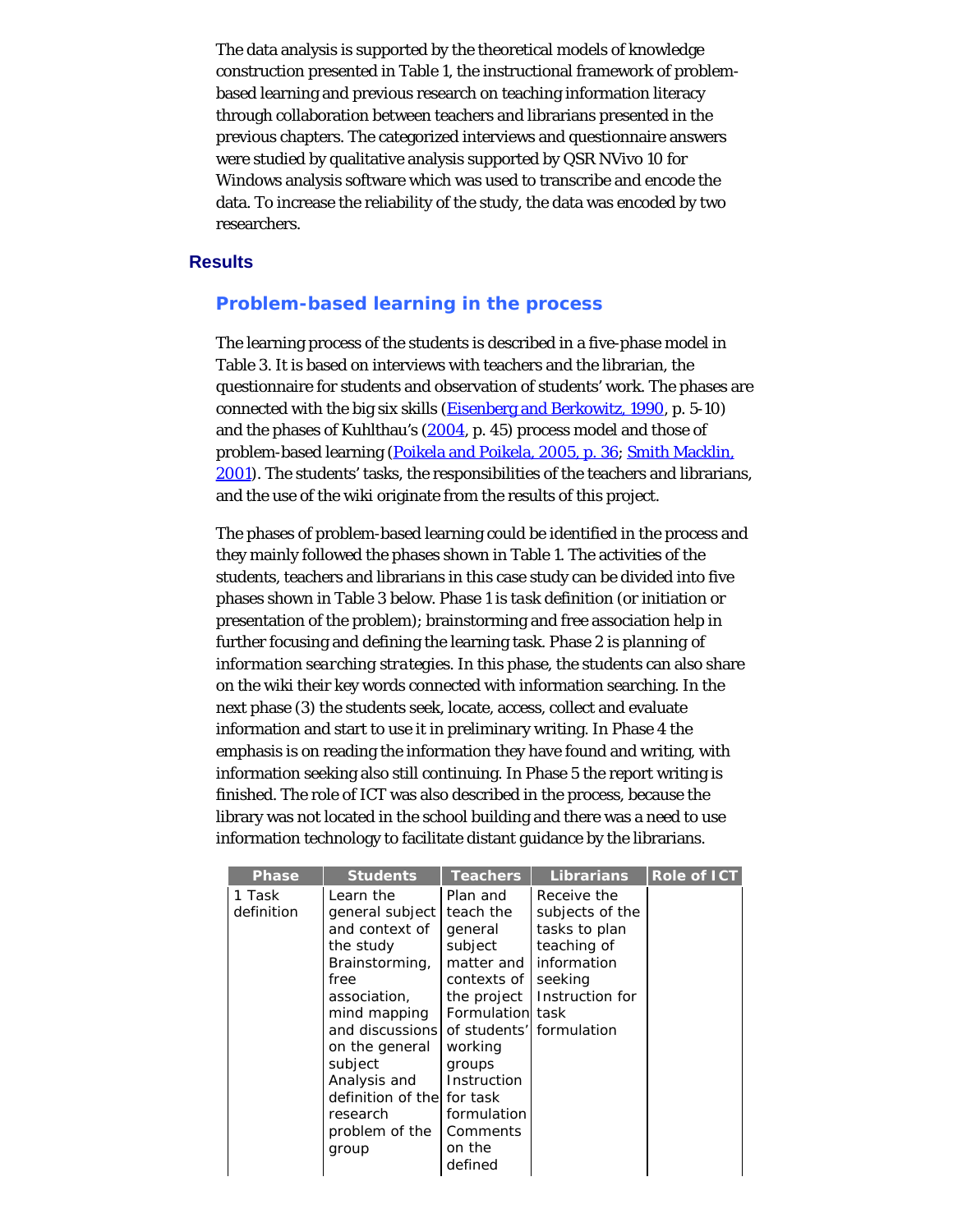|                                                                                                                                                                                                         |                                                                                                                                                                                      | research                                                                                                                                                                                                |                                                                                                                                                              |                                                                                                                                                                                                                                                                                             |
|---------------------------------------------------------------------------------------------------------------------------------------------------------------------------------------------------------|--------------------------------------------------------------------------------------------------------------------------------------------------------------------------------------|---------------------------------------------------------------------------------------------------------------------------------------------------------------------------------------------------------|--------------------------------------------------------------------------------------------------------------------------------------------------------------|---------------------------------------------------------------------------------------------------------------------------------------------------------------------------------------------------------------------------------------------------------------------------------------------|
| Sharing<br>information<br>on the<br>research<br>topics<br>between<br>teachers<br>and<br>librarians on<br>the wiki<br>environment<br>Sharing and<br>commenting<br>on research<br>topics with<br>students |                                                                                                                                                                                      | problems                                                                                                                                                                                                |                                                                                                                                                              |                                                                                                                                                                                                                                                                                             |
| 2 Planning<br>Οf<br>information<br>searching<br>strategies                                                                                                                                              | Information<br>seeking<br>strategies<br>based on<br>results of<br>phase 1<br>Sharing key<br>words on the<br>wiki                                                                     | Comments<br>on the<br>plans for<br>information<br>seeking                                                                                                                                               | Teaching<br>information<br>seeking<br>strategies and<br>process in<br>interaction with<br>teachers<br>Commenting<br>on students'<br>key words on<br>the wiki | Online<br>databases,<br>journals,<br>Websites,<br>archives<br>etc. as<br>sources of<br>information<br>Librarians<br>share plans<br>Οf<br>instruction<br>οf<br>information<br>seeking<br>strategies<br>Sharing and<br>commenting<br>on key<br>words for<br>information<br>seeking on<br>wiki |
| 3<br>Information<br>seeking                                                                                                                                                                             | Location of,<br>and access to,<br>information<br>Use of<br>information:<br>reading and<br>starting<br>preliminary<br>writing and<br>final definition<br>and focusing of<br>the topic | Support in<br>the<br>assessment<br>of the<br>information<br>sources<br>found by<br>the<br>students<br>and<br>starting the<br>writing<br>process<br>Support in<br>the final<br>focusing of<br>the topics | Instruction on<br>information<br>seeking and<br>evaluation of<br>information                                                                                 | Online<br>databases,<br>journals,<br>Websites,<br>archives<br>etc. as<br>sources of<br>information<br><b>Students</b><br>write and<br>share<br>information<br>on a wiki<br>environment<br>and receive<br>comments<br>from<br>teachers<br>and<br>librarians                                  |
| 4 Use of<br>information                                                                                                                                                                                 | Use of<br>information,<br>reading and<br>writing the text<br>continues                                                                                                               | Support in<br>the writing<br>process of<br>students                                                                                                                                                     | Support in the<br>complementary<br>information<br>searching and<br>evaluation of                                                                             | Writing,<br>sharing<br>information<br>and<br>commenting                                                                                                                                                                                                                                     |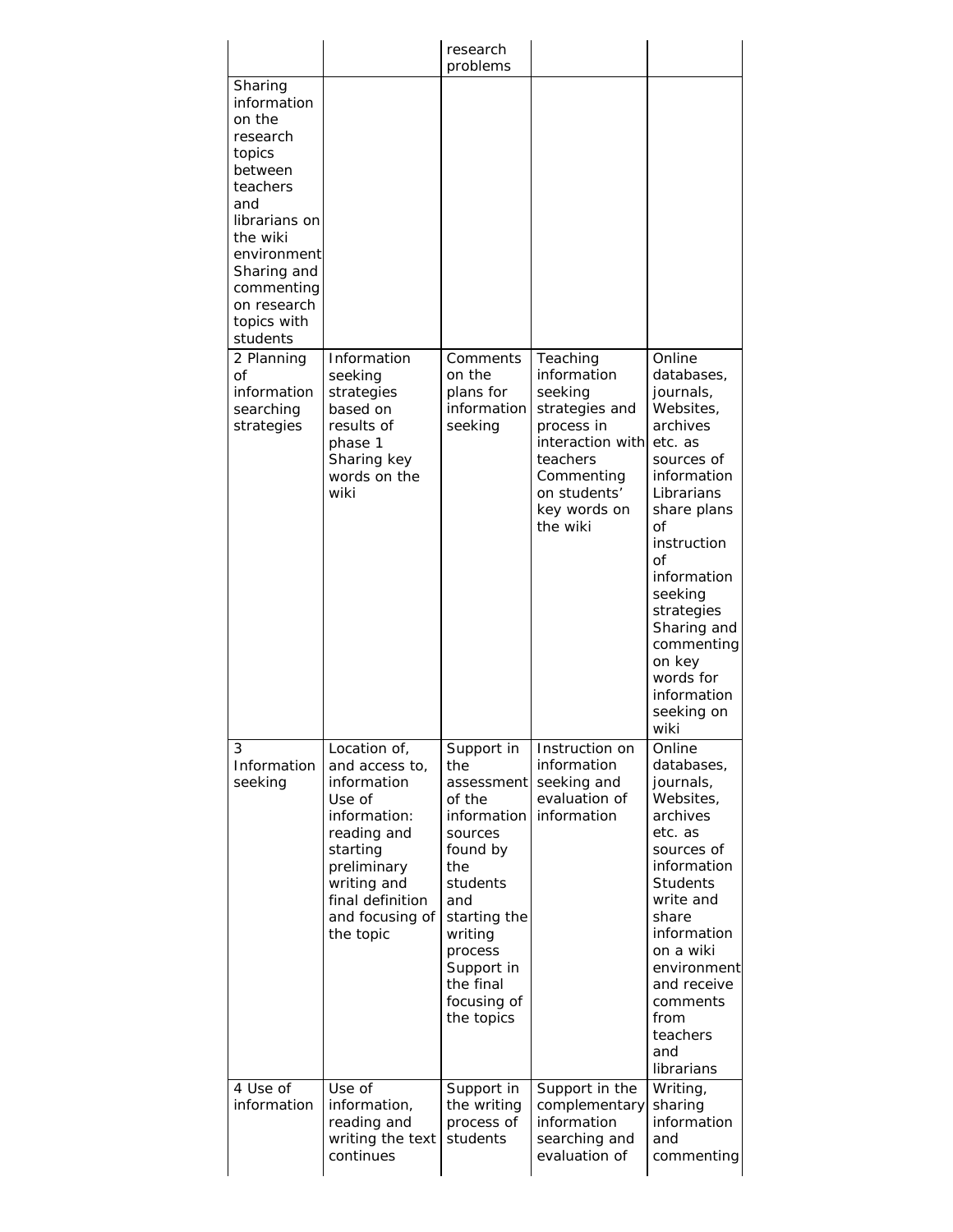|   | Complementary<br>information<br>searching |                                                                      | found<br>information | in the wiki<br>environment<br>Writing and<br>revision of<br>the report |
|---|-------------------------------------------|----------------------------------------------------------------------|----------------------|------------------------------------------------------------------------|
| 5 | Getting the<br>Presentation report ready  | Supporting<br>the writing<br>process,<br>comments<br>and<br>feedback |                      | Writing and<br>revision of<br>the report                               |

**Table 3: Teacher-public librarian collaboration model in problem-based learning**

The students' dependence on teachers' and librarians' support is at its highest in the early phases, but their autonomy grows towards the end and the supportive role of the librarians diminishes towards the final phases. The teachers' role as commentators and evaluators of students' texts is important all the time. The librarians' expertise supplements the support given by teachers.

There are important zones of intervention located in the first four phases, when students are defining their research problems, seeking and using information and writing their reports. In the early phases both the teachers and librarians support the process, but in the final phases the teacher's role is emphasized. The model in Table 3 presents the situation from the point of view of the students aged 13-14 years. More advanced students may be able to proceed more independently.

The models of Kuhlthau [\(2004](#page-23-0), p. 45), Eisenberg and Berkowich [\(1990](#page-23-0), p. 22), Poikela and Poikela [\(2005](#page-23-0), p. 36) and Smith Macklin [\(2001](#page-23-0)) contributed to this study by specifying the phases of the learning process and the contribution of this empirical study originates from the description of the activities of students, teachers and librarians in different phases of the process. Moreover, it describes how information technology is used to support them.

# **Role of the librarian**

The librarians considered they had reached level five in Loertscher's taxonomy (informal planning of teaching) in collaboration with teachers during the project, because the shared planning mostly took place via email. They wished they could participate more in formal planning with teachers or even participate in the development and implementation of a resource-based teaching unit as described in Loertscher's taxonomy [\(Loertscher 2000](#page-23-0), p. 15- 28; [Montiel-Overall, 2005](#page-23-0), p. 9). The teachers thought that the collaboration occurred at level seven, where the library specialist is a teaching partner to construct instruction in the teaching unit.

In the teachers' opinion the most effective way to collaborate was when both the librarians and teachers took care of their own responsibilities in the process, that is, when the librarians instructed on information seeking and teachers on the writing of articles.

To some degree the views of collaboration between teachers and librarians were contradictory. The librarians saw their role above all as providers of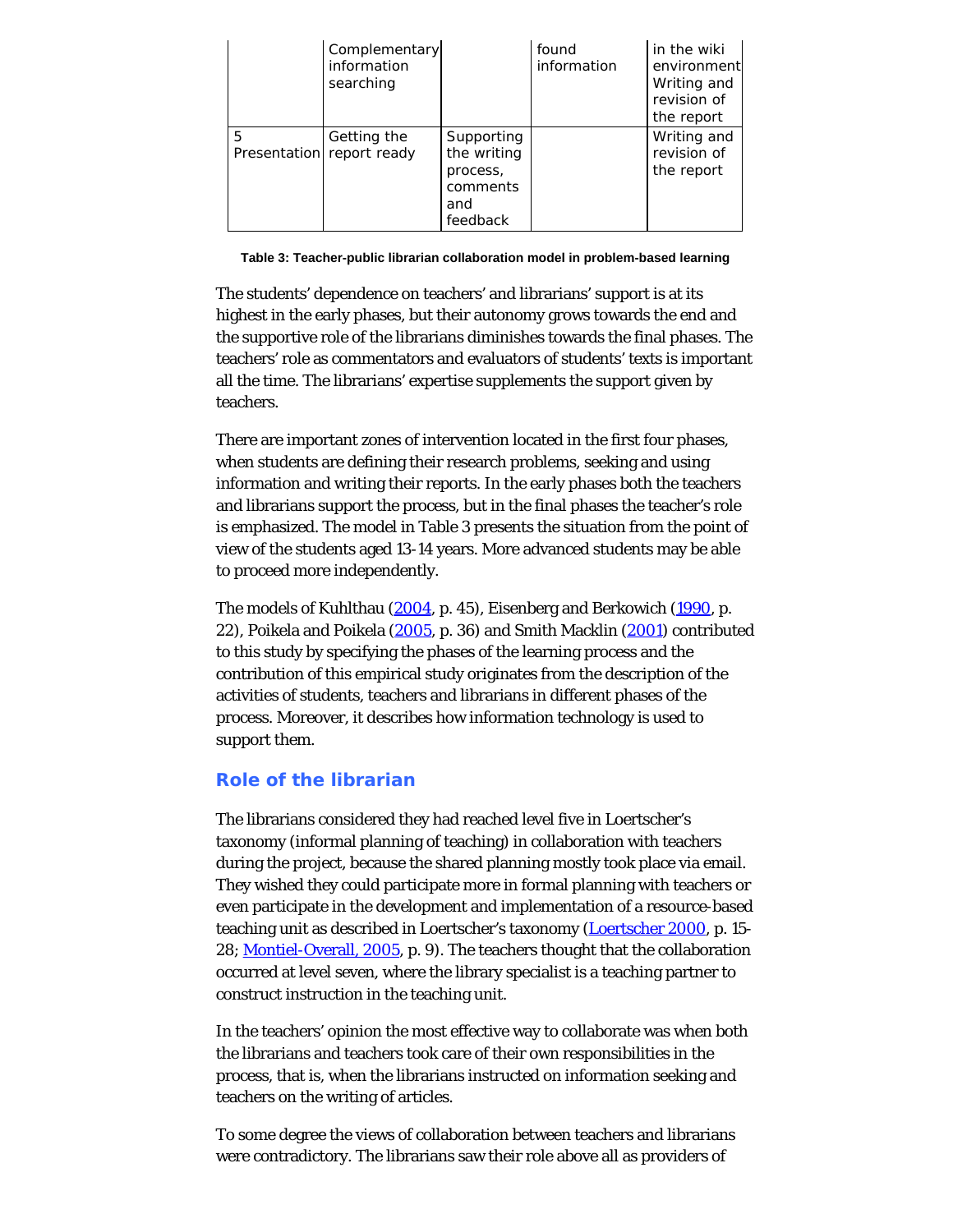support to the teachers, while in the teachers' opinion the librarians' role was to directly support the students.

The lack of time probably increased the division of work between teachers and librarians, rather than the seamless integration of information seeking into teaching the subject. As the project moved on, the librarians had to repeatedly remind students that the information searching part should be integrated into the project. The original plan was probably partly forgotten, although there was a good spirit in the project.

> *We often had to remind them to keep in mind the library and information searching. The train was going quite fast by itself at school… So in several cases we had to call attention to our own part.*

The project proceeded in the school, but the librarians felt they were left aside from time to time. This sense was emphasized because they were working in a separate organization.

The librarians felt unsure of how the information seeking instruction progressed, because the students' outputs to the school magazine were quite short. They would have liked more feedback from the teachers in this respect. They also felt that the role of the librarian in the process should have been clarified.

The school journal was written in a wiki environment. For the librarian the wiki was a very good tool for distant instruction, commenting, asking questions and preparing to teach information searching, because the students' topics and research questions could be seen in the environment, enabling the construction of search examples based on them. The librarians see this as a good opportunity to instruct the students distantly, because they can rarely be present at school: *'A tool like this [wiki] enabling commenting and students' questions would obviously be an awesome thing: to be virtually or distantly present at school'.*

The wiki environment enabled the librarians to monitor the students' choice of topics to adjust their instruction to them, and teachers to evaluate the texts to allocate their support, i.e. information technology was used to support the instructors' presence and continuous monitoring of the learners' progress (see also [Kaldouli](#page-23-0) *[et al.](#page-23-0)*[, 2008](#page-23-0)).

# **Advantages and challenges of collaboration**

The librarians and teachers shared the responsibility in teaching situations. The teachers followed students' progress, instructing them when needed. The librarians found that it was an important sign and motivator for the students that the teacher was committed to teaching information seeking. In these situations the librarians and teachers complemented each other's activities: *'The teacher provides knowledge about the characteristics of students: who need more instruction and in what style'* (see also [Yukawa and Harada,](#page-23-6) [2009,](#page-23-6) p. 109).

Everybody experienced that the librarians' presence at school was important to integrate information searching more deeply into learning. Communication between the teacher and librarian in the information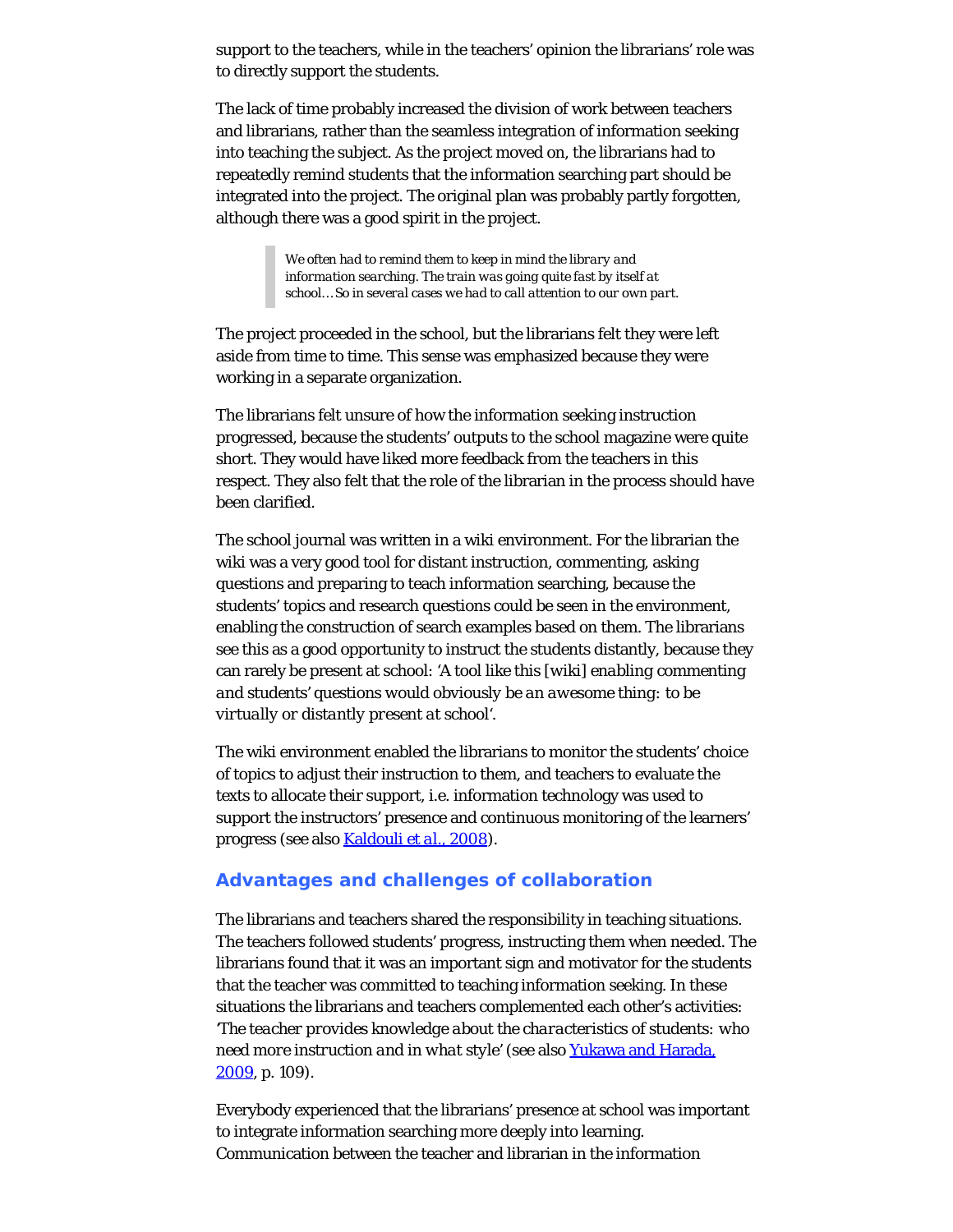searching lesson was important. The information search clinic organized on one Saturday was very useful. The librarians could give individual instruction and support to groups, which encouraged students to continue their work, giving them optimism and confidence. One of them said: *'When the students saw how it [information searching] was done, how I also made mistakes and restarted, it dawned on them.'* Students realized that making mistakes did not mean failing or that the task was impossible. The students needed quite a lot of guidance in their information seeking. The need for intensive instruction might reflect the phases of exploration and formulation in the information seeking process where students' feelings change from uncertainty to optimism [\(Kuhlthau, 2004](#page-23-0), p. 45).

During the project the awareness of each other's expertise between the teachers and librarians grew deeper. At the beginning phase the teachers would not know who a librarian was. After the project they felt that they had a high-functioning team with which to work. Although deep collegiality did not emerge during the project, an awareness of the library's resources and trust in getting help from the librarians developed among teachers. The librarians felt that there was an increase in appreciation towards them and their awareness of what they can offer was deepened. The results are similar to those in Montiel-Overall's [\(2008](#page-23-0), para. 6.3) and Yukawa and Harada's [\(2009](#page-23-6), p. 109) studies.

The time frame is one of the challenges in project-based learning. Formulating the research questions takes time, and so does the whole process. Yet it must match the timetable of the class and other school subjects. It can be difficult to allocate a certain class a double lesson essential for a library visit, for instance. Time frames restrict the possibilities for teaching the use of computers to a sufficient degree. Time was also considered an important factor by Kuhlthau ([2004,](#page-23-0) p. 197-198) and Segev-Miller [\(2004](#page-23-0), p. 18). It is needed for the quality of the writing process. Lack of time may inhibit both joint planning and instruction of the course, the application of different teaching methods, visits, etc. One of the informants asserted:

> *The project was characterized by haste all the time, making it impossible to organize joint meetings. Each group [teachers and librarians] gathered in their own meetings but a joint meeting never came true in the early phase.*

A tight time frame also restricts the possibilities of developing something new. It is quickest for teachers to plan on their own what to do and how to proceed without a need to take anyone else into account, which was also noticed by Kuhlthau [\(2004](#page-23-0), p. 149). In this project there was not enough time for joint planning. Both the teachers and the librarians wished they had had more time to plan the project together, and especially the teachers were worried about whether they informed the librarians enough of what was going on at school.

Another problem is the scale of the task, which may be difficult to grasp without earlier experience of such projects, as one teacher said: *'Some of the students were not able to progress independently. They still needed a lot of intensive support'.* This problem would not have existed if the students had been accustomed to individual information searching since their early school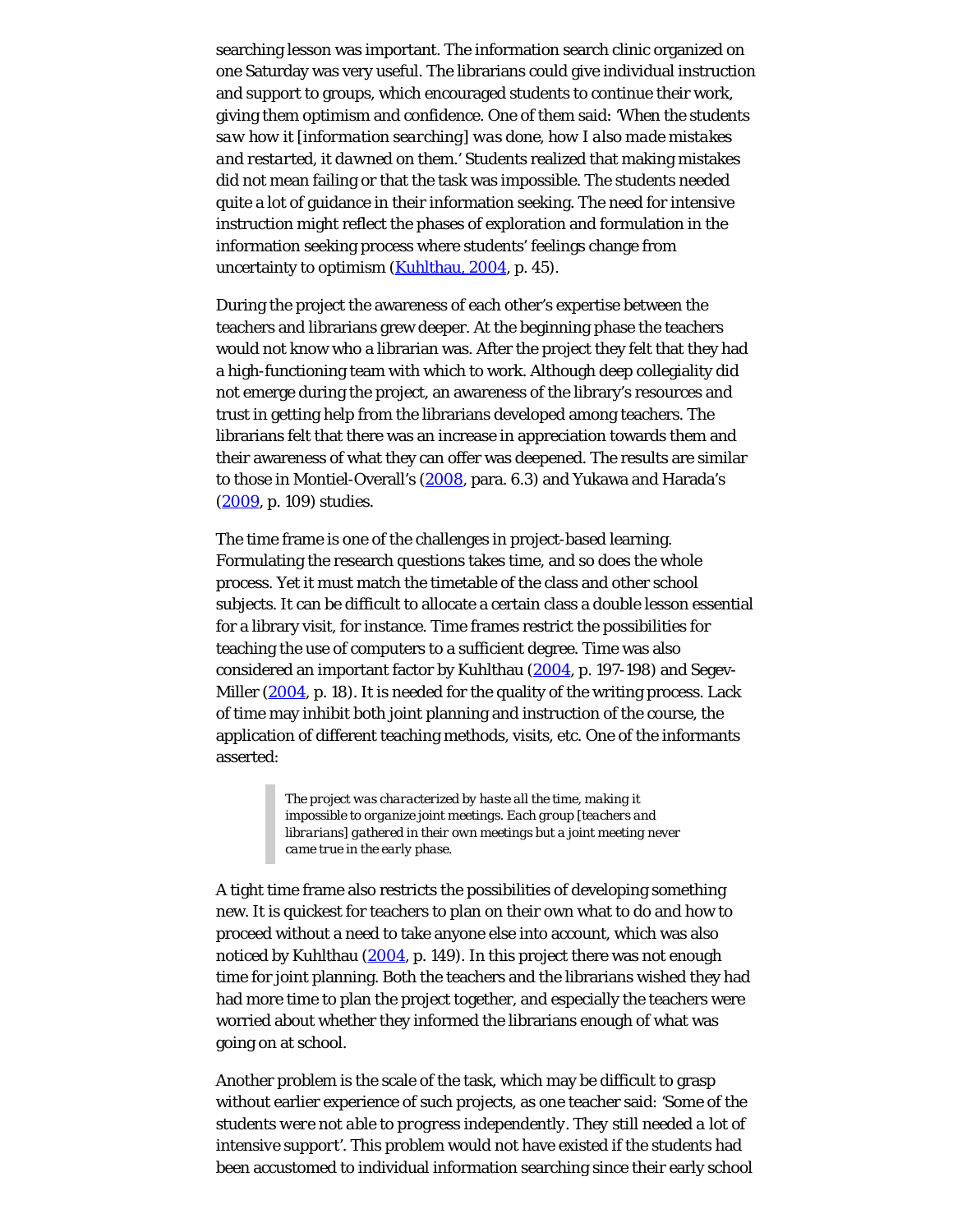years. Another factor was that the students' leisure time activities restricted the time available at home: an essay sometimes seems to strain too much the time allocated for hobbies.

The size of the classes may also cause problems. With twenty-seven or twenty-eight students in a class, there is no time to guide individual work. The beginning of the project was chaotic. Although there were three teachers in one class, they did not have enough time to instruct all the groups. Moreover, a whole class, even one of only ten students, is too large a group to visit an archive.

The students had highly varying levels of skills at the beginning of the project, posing challenges for instruction: some groups needed hands-on support for their work. Some were still slow readers, which could have an impact on their ability to sieve the relevant from the irrelevant in a great mass of information. The use of archive sources was too challenging for some of the groups. The students' information technology skills also differ from each other. Although they may be experienced users of the Google search engine, their information searching skills may still be inadequate (see e.g., [Kiili, 2012,](#page-23-0) p. 44).

The topic of the project was challenging to some extent, as there were not many published sources available. It would benefit the students' work if the teachers were pointing out more openly the topics of research to the students, making sure that there are relevant sources available.

# **Students' experiences**

Students' experiences were studied by means of a questionnaire after the project. As in Segev-Miller's study [\(2004](#page-23-0), p. 17), many students in this study had liked the history project, new working methods, information seeking and group work; one pupil said:

> *It was most fun to work in the group and search for information from different sources, without a need to do ordinary school stuff, trying something new instead.*

One of the main working methods in the project was co-operative learning, where the students were able to learn from each other. Some students found this successful, others not, which was shown in their comments: *'Group work advanced my learning because in the group everyone helped and guided each other'* and:

> *Both. In a group you can do and ponder about things better than alone. But on the other hand , you sometimes become too enthusiastic in a group, and working turns into nonsense.*

Writing was experienced as motivating, and so were interviews with old students, learning about the history of one's own school, finding photos and visiting the archive and library. Opinions about the wiki environment were almost evenly divided in half: some found the environment to be easy and the others frightening.

A less pleasant feature of the project for the students was its lengthiness and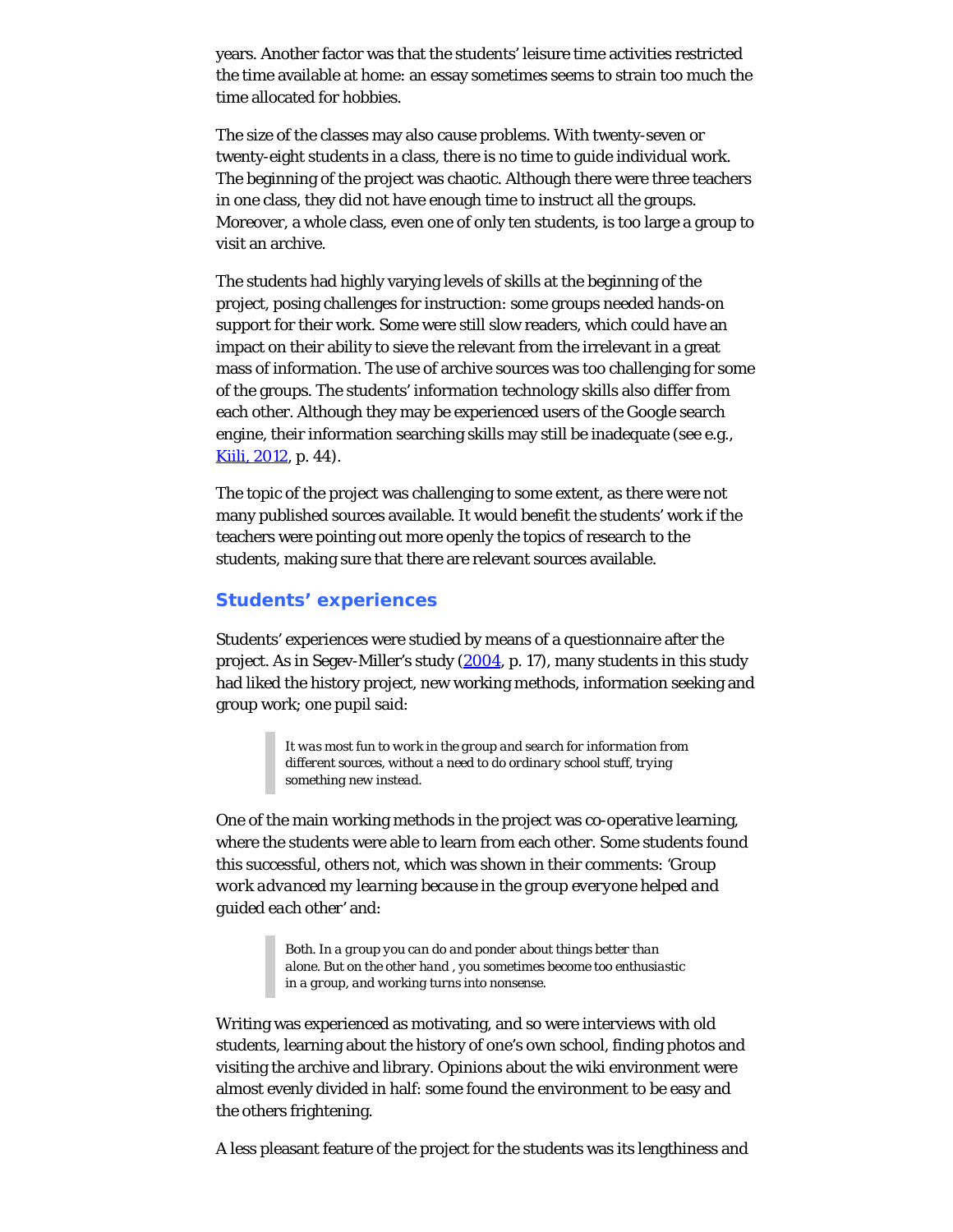that there were project lessons so rarely. One informant mentioned: *'The rush at the end and long duration of the process were the most unpleasant things'*. The task was found to be inspiring by many of the students, although not all of them, and some students did not see anything unpleasant in the project. The students also learnt something about their own ways of learning. The project was perceived to be a new, more studious way to learn. Learning skills was also mentioned as a learning result by Segev-Miller [\(2004](#page-23-0), p. 20).

The students perceived they had learned how to seek, find and compile information, how to limit and formulate the research topic, how to be patient, how to collaborate and reflect from different viewpoints and how to develop literacy and ICT skills such as using the wiki environment and uploading photos. The student's role in problem-based learning is to actively acquire, evaluate and apply knowledge. The operational procedure of problem-based learning guides, motivates and even forces students to assume this role ([Hakkarainen and Poikela, 2010, p. 77, 88](#page-23-0)). When asked what s/he had learnt, one student answered:

> *You must search tenaciously from different sources to be sure to arrive at the right information. In addition to this, the compiling of information in a textual form was good practice.*

# Another student's answer was: *'I learned to interview, to search for information and to use the wiki environment'.*

A problem in searching for information was that the students often did not have the patience to try different search terms or to otherwise refine the search. It was not easy to find an individual search term or think broadly about the scope of the topic. They had difficulties in the evaluation of the reliability of the results and sieving the relevant from the non-relevant. Kiili  $(2012, p. 44)$  $(2012, p. 44)$  and Hongisto and Sormunen  $(2010, p. 105-108)$  $(2010, p. 105-108)$  found similar difficulties in their studies.

In summary, the students were mostly satisfied both with the results of their information seeking and with their articles: *'I am satisfied because we found information and could compile it into a text in a group'.*

# **Conclusions and discussion**

The aim of this study was to increase the understanding of students' information literacy competencies and of ways in which the librarian can support them in collaboration with teachers in Finland, where there are generally no school libraries.

The results reveal that teacher-librarian collaboration was fulfilled: the collaboration was generally successful when expertise in the two domains was integrated in the problem-based process. Referring to Loertscher's taxonomy, the teachers estimated that their collaboration was at level seven (the librarian is a teaching partner constructing a unit of instruction in information literacy), while the librarians evaluated the level to be five (informal planning). Further levels are characterized by library media specialist who is consulted as curriculum changes are being considered, and, e.g., formal planning with the teacher on a research-based teaching unit [\(Loertscher, 2000](#page-23-0), p. 15-28, 29-42). The use of information technology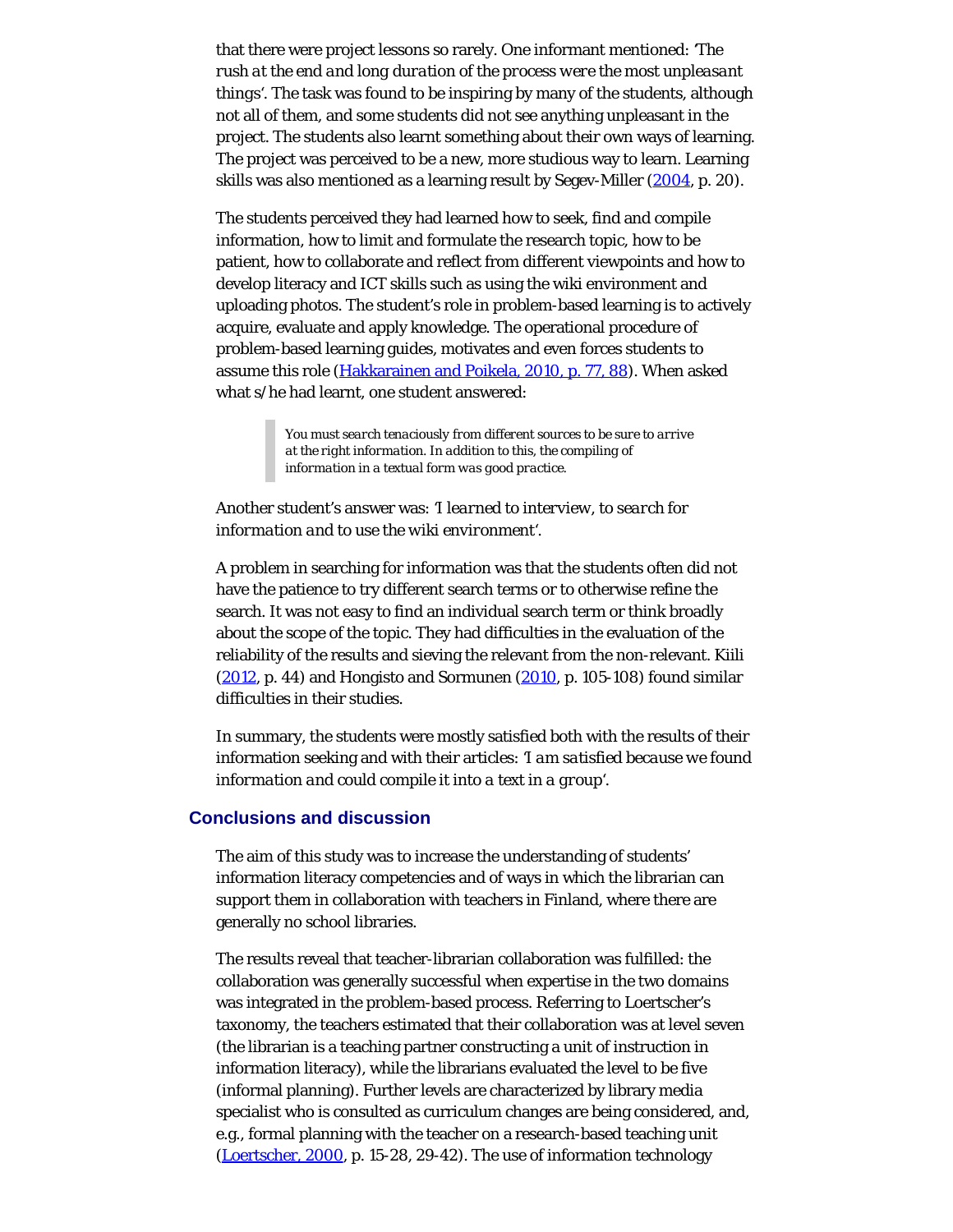enhanced collaboration between teachers and librarians. Particularly, the virtual presence of the librarian was useful, letting her participate in the learning processes.

The second research question was based on previous studies [\(Montiel-](#page-23-0)[Overall, 2005](#page-23-0), [2008](#page-23-0); [Yukawa and Harada, 2009](#page-23-6)) and concerned the role of the public librarian in the joint process. Confusion concerning the roles was mainly caused by unequal participation in planning the process and differences in how collaborative learning was understood. We can conclude that even though the teachers and librarians shared their expertise, their activities and responsibilities were divided: they co-operated rather than collaborated. The role of a teacher is changing from disseminating information to the students to supporting their activities in producing information and guiding them to the sources of information, which was also the case in this project. The problem-based learning process also emphasizes social skills, such as collaboration, interaction and peer activity, as also mentioned by Kaldouli *et al.* [\(2008](#page-23-0)).

The third research question concerned the advantages and challenges of collaboration. Our study is in line with previous studies [\(Montiel-Overall,](#page-23-0) [2008,](#page-23-0) para. 7) indicating that lack of time can be an inhibitor. In the present case study, lack of time inhibited real collaboration and common understanding, resulting in unequal roles between teachers and librarians. However, many advantages can also be reported. Teachers and librarians could complement each other and there was an increase in awareness of each other's expertise.

Students' experiences in the problem-based school history project were positive and publishing the magazine was felt to be rewarding. Since the aim for them was to learn new literacy skills, such as source-based writing (e.g., [Segev-Miller 2004](#page-23-0), p. 1; [Sormunen-Lehtiö, 2011](#page-23-3)), the process resulted in practising and enhancing these skills as well as problem-based, self-direction and collaborative learning skills (cf. [Hakkarainen and Poikela, 2010](#page-23-0); [Poikela-](#page-23-0)[Poikela, 2005\)](#page-23-0). Consequently, the process was time-consuming and the students faced too many new challenges in their learning. Independent information searching is challenging to students aged thirteen to fourteen years, thus many students would have needed close instruction in the information seeking process (cf. [Segev-Miller, 2004](#page-23-0), p. 2). The wiki environment made it possible for all participants to see the products of others' work and learn from them, and most students liked to write in the wiki.

The problem-based learning process in this study is in many respects in line with the models presented by, e.g., Kuhlthau  $(2004, p. 45)$  $(2004, p. 45)$ , Eisenberg and Berkowitz [\(1990](#page-23-0), p. 22), Poikela and Poikela [\(2005](#page-23-0)) and Smith Macklin [\(2001](#page-23-0), p. 308-313). Besides the phases of the process, this model (in Table 3) also presents the roles of the teacher, librarian, students and information technology contributing to the planning of a problem-based learning based course that would benefit from detailed plans for both the students' tasks, scheduling and the roles of the participants.

As a whole, we can conclude that the project was successful from the teachers', librarians' and students' perspective, but added practice in similar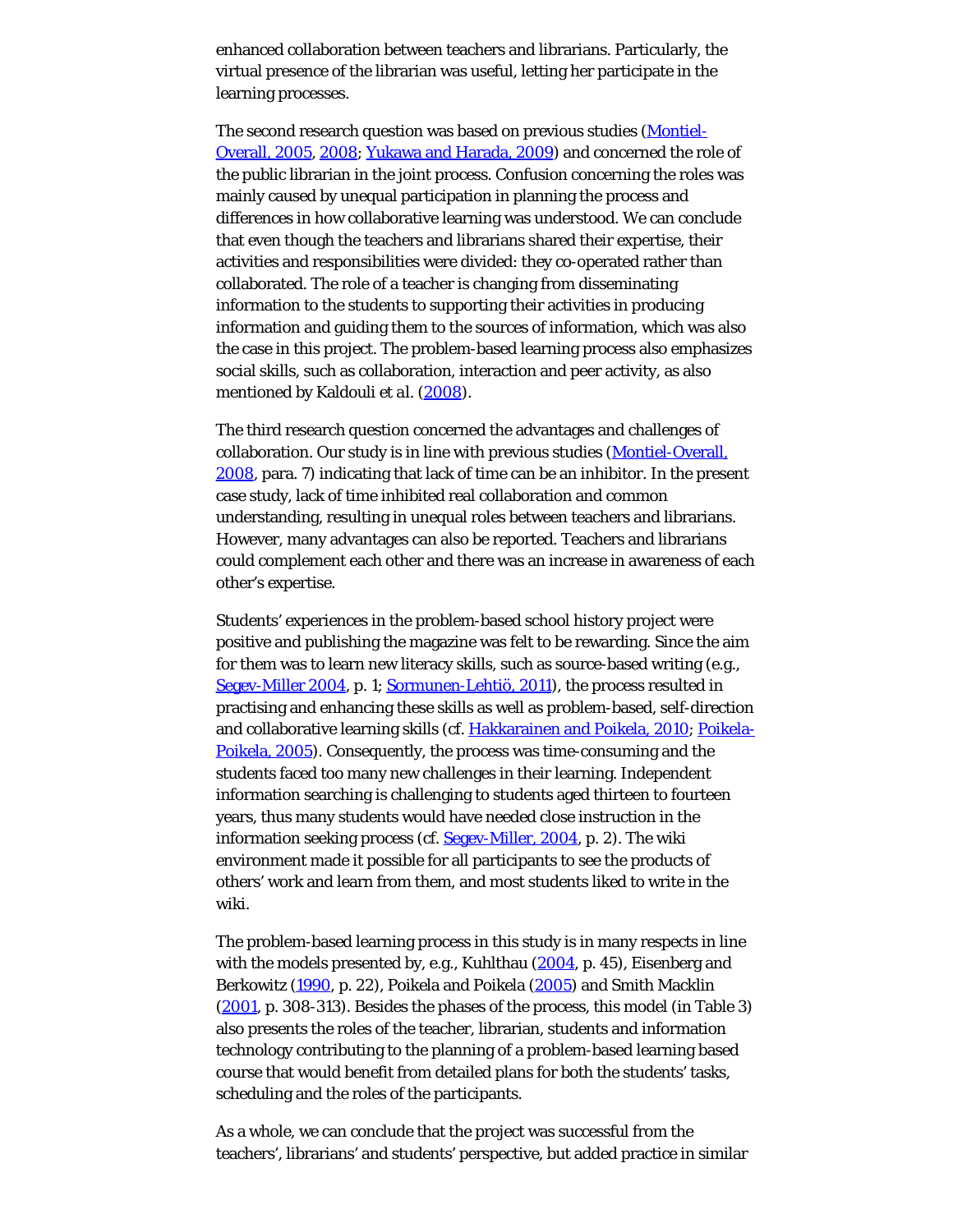teaching and learning methods is still needed to gain more advantages.

The main limitation in this research is that the case only deals with a single learning project in a single school in Finland. Thus, we cannot generalize the result widely and the results are only transferable to similar contexts, participants and projects. However, according to Flyvbjerg [\(2006](#page-23-0), p. 229) formal generalization is only one of many ways of accumulating knowledge.

The implications are both practical and theoretical. The outcomes of this study are significant because collaborative teaching processes will be needed in both formal and informal educational contexts. In accordance with the results, the teachers', librarians' and students' perspective can be taken into account in similar learning projects when teaching and learning are designed and implemented. It would be ideal if one librarian could be working with a couple of schools, planning how to combine information skills instruction with different subjects and projects. Theoretically, this research brings new insights into different models focusing on problem-based learning. This project was by and large successful, the students learned information skills and collaboration between teachers and librarians supported students' learning. However, we suggest the model (Table 3) should be tested in different settings, applying various ways of collaboration between students and all the other parties, supported by a larger variety of information technology applications.

#### <span id="page-19-0"></span>**About the authors**

**Virpi Pietikäinen** is a Project Coordinator at the University of Oulu, Finland, Extension School. She has Master's degrees in Information Studies and in Education at the Learning and Educational Technology Research Unit (LET), University of Oulu. Her research interests are school-library collaboration and utilising ICT in teaching. She can be contacted at: [virpi.pietikainen@oulu.fi.](mailto:virpi.pietikainen@oulu.fi)

**Terttu Kortelainen** works as a University Lecturer of Information Studies at the University of Oulu, Finland. The topic of her doctoral thesis was the international diffusion of a national scientific journal and her research interests are in informetrics and in information literacy. She can be contacted at: [terttu.kortelainen@oulu.fi](mailto:terttu.kortelainen@oulu.fi).

**Pirkko Siklander** is an Associate Professor in the field of collaborative learning and diverse learning environments. She works currently in the Faculty of Education, University of Lapland, Finland. Her doctoral thesis is titled as "Affordances of playful learning environment for tutoring, playing and learning". She can be contacted at: [pirkko.siklander@ulapland.fi.](mailto:pirkko.siklander@ulapland.fi)

# **References**

Aceto, S., Borotis, S., Devine, J., & Fisher, T. (2014). *[Mapping and](http://www.webcitation.org/6drrRHzzT) [analysing prospective technologies for learning: results from a](http://www.webcitation.org/6drrRHzzT) [consultation with European stakeholders and roadmaps for policy](http://www.webcitation.org/6drrRHzzT) [action.](http://www.webcitation.org/6drrRHzzT)* Joint Research Centre Institute for Prospective Technological Studies. Luxembourg: Publications Office of the European Union. Retrieved from http://ftp.jrc.es/EURdoc/JRC88469.pdf (Archived by WebCite® at http://www.webcitation.org/6drrRHzzT)

American Association of School Libraries. (2007). *[Standards for the 21st-](http://www.webcitation.org/6drrZrgDa)[Century Learner.](http://www.webcitation.org/6drrZrgDa)* Retrieved from http://bit.ly/1x5rqVO (Archived by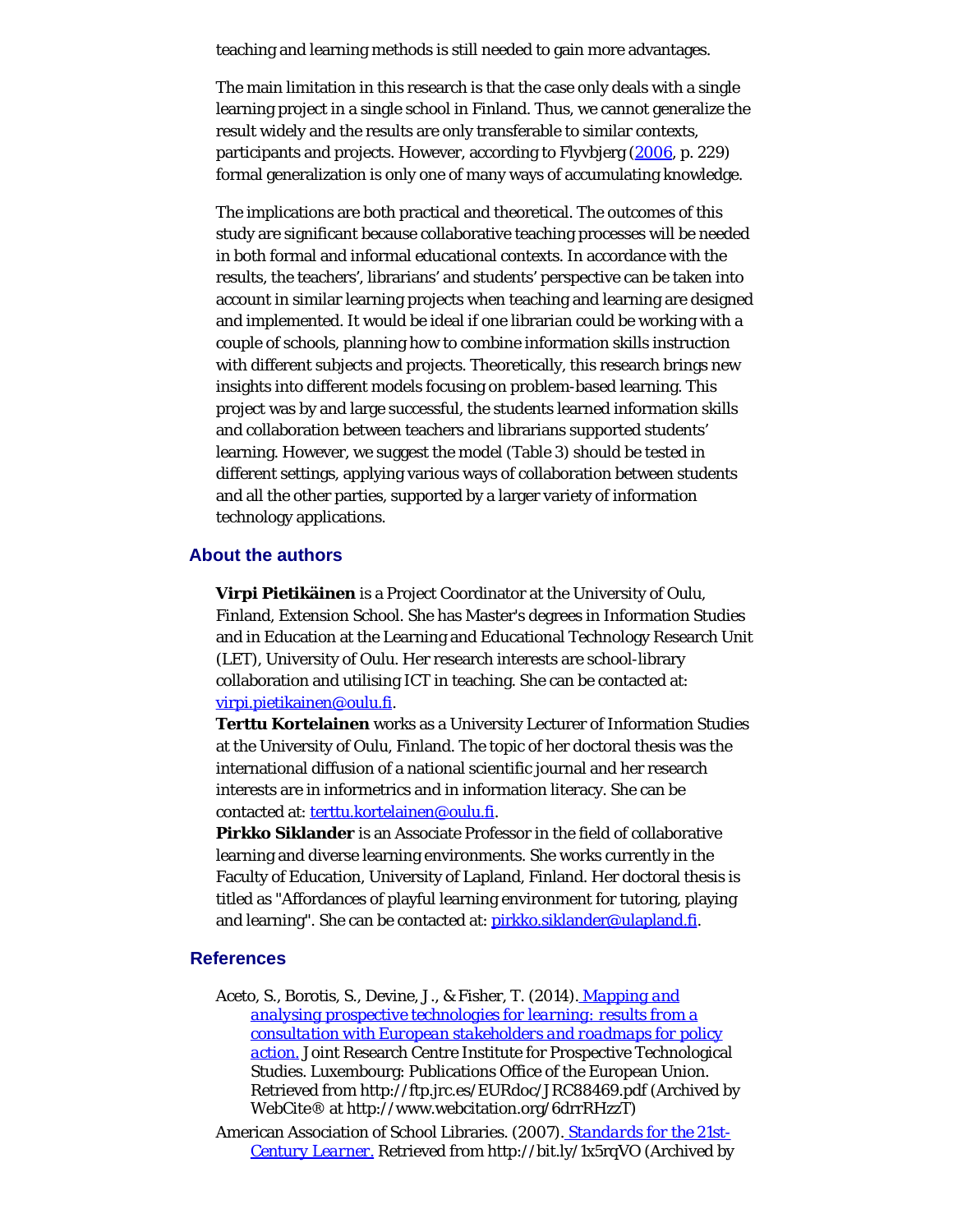WebCite® at http://www.webcitation.org/6drrZrgDa)

American Library Association (2000). *[Information literacy competency](http://www.webcitation.org/6drre9ge4) [standards in higher education.](http://www.webcitation.org/6drre9ge4)* Retrieved from http://www.ala.org/acrl/sites/ala.org.acrl/files/content/standards/standards.pdf (Archived by WebCite® at http://www.webcitation.org/6drre9ge4)

Barrows, H.S. (1986). A taxonomy of problem-based learning methods. *Medical Education, 20*(6), 481-486. DOI: 10.1111/j.1365- 2923.1986.tb01386.x

Binkley, M., Erstad, O., Herman, J., Raizen, S., Ripley M., Miller-Ricci, M. & Rumble, M. (2012). Defining twenty-first century skills. In P. Griffin, B. McGaw & E. Care (Eds.), *Assessment and teaching of 21st century skills*(6)(pp. 17–66). Dordrecht, Netherlands: Springer.

Bransford, J.D. & Schwartz, D.L. (1999). Rethinking transfer: a simple proposal with multiple implications. *Review of Research in Education, 24*(1), 61–100.

Bulger, M. (2006). [Beyond search: a preliminary skill set for online](http://www.webcitation.org/63UQ672d7) [literacy.](http://www.webcitation.org/63UQ672d7) *Information Research, 5*(1), paper 67. Retrieved from http://informationr.net/ir/5-1/paper67.html (Archived by WebCite® at http://www.webcitation.org/63UQ672d7)

Dede, C. (2010). Comparing frameworks for 21st century skills. In J. Bellanca & R. Brandt (Eds.),*21st Century Skills* , (pp. 51–76). Bloomington, IN: Solution Tree Press.

Diehm, R. & Lupton, M. (2014). [Learning information literacy.](http://www.webcitation.org/6drrtzpD1) *Information Research, 19*(1), paper 607. Retrieved from http://InformationR.net/ir/19-1/paper607.html (Archived by WebCite® at http://www.webcitation.org/6drrtzpD1)

Doyle, C.S. (1994). *Information literacy in an information society: a concept for the information age.* Syracuse, NY: Eric Clearinghouse.

Eisenberg, M.B. & Berkowitz, R.E. (1990). *Information problem-solving: the big six skills approach to library and information skills instruction.* Norwood, N.J.: Ablex.

Eskola, E-L. (2005). [Information literacy of medical students studying in](http://www.webcitation.org/6drryr2fv) [the problem-based and traditional curriculum.](http://www.webcitation.org/6drryr2fv) *Information Research, 10*(2), paper 221. Retrieved from http://InformationR.net/ir/10- 2/paper221.html (Archived by WebCite® at http://www.webcitation.org/6drryr2fv)

European Commission. (2013). *[Survey of schools: ICT in education.](http://www.webcitation.org/6drs2gEG2) [Benchmarking access, use and attitudes to technology in Europe's](http://www.webcitation.org/6drs2gEG2) [schools.](http://www.webcitation.org/6drs2gEG2)* Retrieved from http://ec.europa.eu/information\_society/newsroom/cf/dae/itemdetail.cfm? item\_id=9920 (Archived by WebCite® at http://www.webcitation.org/6drs2gEG2)

Finnish National Core Curriculum. (2014). *[Renewal of core curriculum of](http://www.webcitation.org/6drs7EW1c) [Finland 2016.](http://www.webcitation.org/6drs7EW1c)* Finnish National Board of Education. Retrieved from http://www.oph.fi/download/163777\_perusopetuksen\_opetussuunnitelman\_perusteet\_2014.pdf (Archived by WebCite® at http://www.webcitation.org/6drs7EW1c)

Fitzgibbons, S.A. (2000). [School and public library relationships: essential](http://www.webcitation.org/6drsAa1Hi) [ingredients in implementing educational reforms and improving](http://www.webcitation.org/6drsAa1Hi) [student learning.](http://www.webcitation.org/6drsAa1Hi) *School Library Media Research, 3*1-66. Retrieved from

http://www.ala.org/aasl/aaslpubsandjournals/slmrb/slmrcontents/volume32000/relationships (Archived by WebCite® at http://www.webcitation.org/6drsAa1Hi)

Flyvbjerg, B. (2006). Five misunderstandings about case-study research. *Qualitative Inquiry, 12*(2), 219–245.

Hakkarainen, P. & Poikela, S. (2010). Problem-based learning and collaborative information literacy in an educational digital video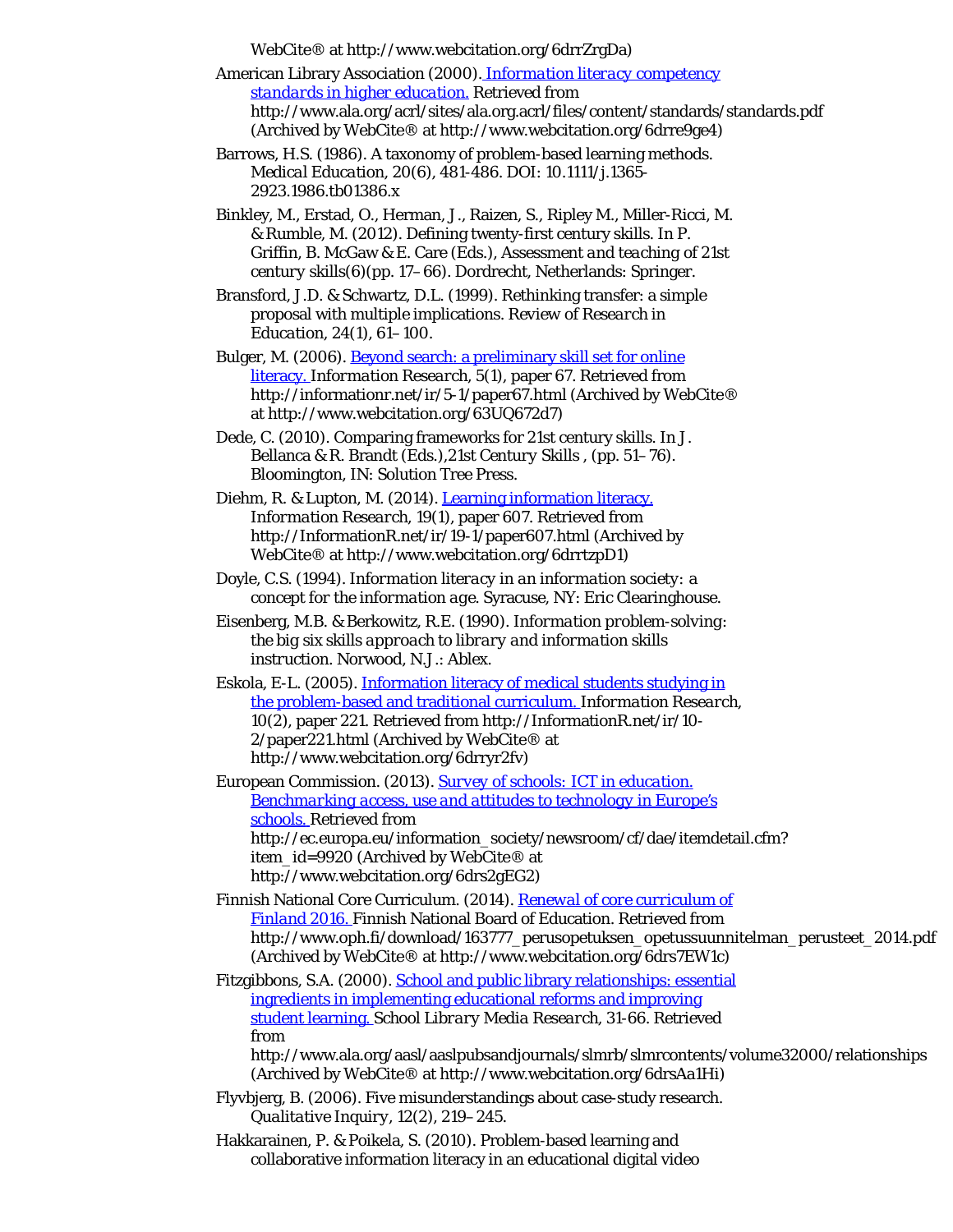course. In A. Lloyd & S. Talja (Eds.), *Practising information literacy: bringing theories of learning, practice and information literacy together* (pp. 67–94). Centre for Information Studies, Charles Sturt University, Australia.

- Hongisto, H. & Sormunen, E. (2010). The challenges of the first research paper: Observing students and the teacher in the secondary school classroom In A. Lloyd & S. Talja (Eds.), *Practising information literacy. Bringing theories of learning, practice and information literacy together* (pp. 95–120). Wagga Wagga, Australia: Charles Sturt University.
- Johnson, L., Adams Becker, S., Estrada, V., Freeman, A., Kampylis, P., Vuorikari, R. & Punie, Y. (2014). *[Horizon report Europe: 2014](http://www.webcitation.org/6drsDglgs) [schools edition.](http://www.webcitation.org/6drsDglgs)* Luxembourg: Publications Office of the European Union, & Austin, Texas: The New Media Consortium. Retrieved from http://publications.jrc.ec.europa.eu/repository/handle/JRC90385 (Archived by WebCite® at http://www.webcitation.org/6drsDglgs)
- Kalbach, J. (2006). "I'm feeling lucky": the role of emotions in seeking information on the Web. *Journal of the American Society for Information Science & Technology, 57*(6), 813–818.
- Kaldoudi, E., Bamidis, P., Papaioakeim, M. & Vargemezis, V. (2008). Problem-based learning via Web 2.0 technologies. In S. Puuronen, M. Pechenizkiy, A. Tsymbal & D.J. Lee (Eds.), *21st IEEE International Symposium on Computer-Based Medical Systems* (pp. 391-396). Los Alamitos, CA: IEEE Computer Society.
- Kenney, B. & McMullen, S. (2006). [Effective methods for incorporating](http://www.webcitation.org/6drsJYv6l) [problem-based learning to library instruction.](http://www.webcitation.org/6drsJYv6l) In T. Valko & B. Sietz (Eds.), *Proceedings of the LOEX 34th Conference* (pp. 7–11). Ypsilanti, MI: LOEX. Retrieved from http://commons.emich.edu/cgi/viewcontent.cgi? article=1003&context=loexconf2006 (Archived by WebCite® at http://www.webcitation.org/6drsJYv6l)
- Kiili, C. (2012). *[Online reading as an individual and social practice.](http://www.webcitation.org/6drsOc8yt)* Jyväskylä studies in education, psychology and social research, 441. Jyväskylä, Finland: University of Jyväskylä. Retrieved from https://jyx.jyu.fi/dspace/handle/123456789/38394 (Archived by WebCite® at http://www.webcitation.org/6drsOc8yt)
- Kiili, K., Laurinen, L. & Marttunen, M. (2009). Skillful internet reader is metacognitively competent. In L.T.W. Hin & R. Subramaniam (Eds.), *Handbook of research on new media literacy at the K-12 level: issues and challenges* (pp. 654-668). Hershey, PA: IGI Global.
- Kuhlthau, C.C. (2004). *Seeking meaning: a process approach to library and information services* (2nd. ed.). Westport, CT: Libraries Unlimited.
- Kuhlthau, C.C., Maniotes, L.K. & Caspari, A. (2007). *Guided inquiry: learning in the 21st century.* Santa Barbara, CA: Libraries Unlimited.
- Kuhlthau, C.C. & Tama, S.L. (2001). Information search process of lawyers: a call for 'just for me' information services. *Journal of Documentation, 57*(1), 25–43.
- Kurttila-Matero, E (2011). *[School library: a tool for developing the](http://www.webcitation.org/6ed2LoOjr) [school's operating culture.](http://www.webcitation.org/6ed2LoOjr)* Acta Universitatis Ouluensis B Humaniora 103. Oulu, Finland: University of Oulu. Retrieved from http://jultika.oulu.fi/files/isbn9789514297366.pdf (Archived by WebCite® at http://www.webcitation.org/6ed2LoOjr)
- Livingstone, S. & Haddon, L. (2009). *[EU Kids Online: Final Report.](http://www.webcitation.org/6qNRmIRJS)* LSE; London: EU Kids Online (EC Safer Internet Plus Programme Deliverable D6.5). Retrieved from http://www.lse.ac.uk/media@lse/research/EUKidsOnline/EU%20Kids%20I%20%282006-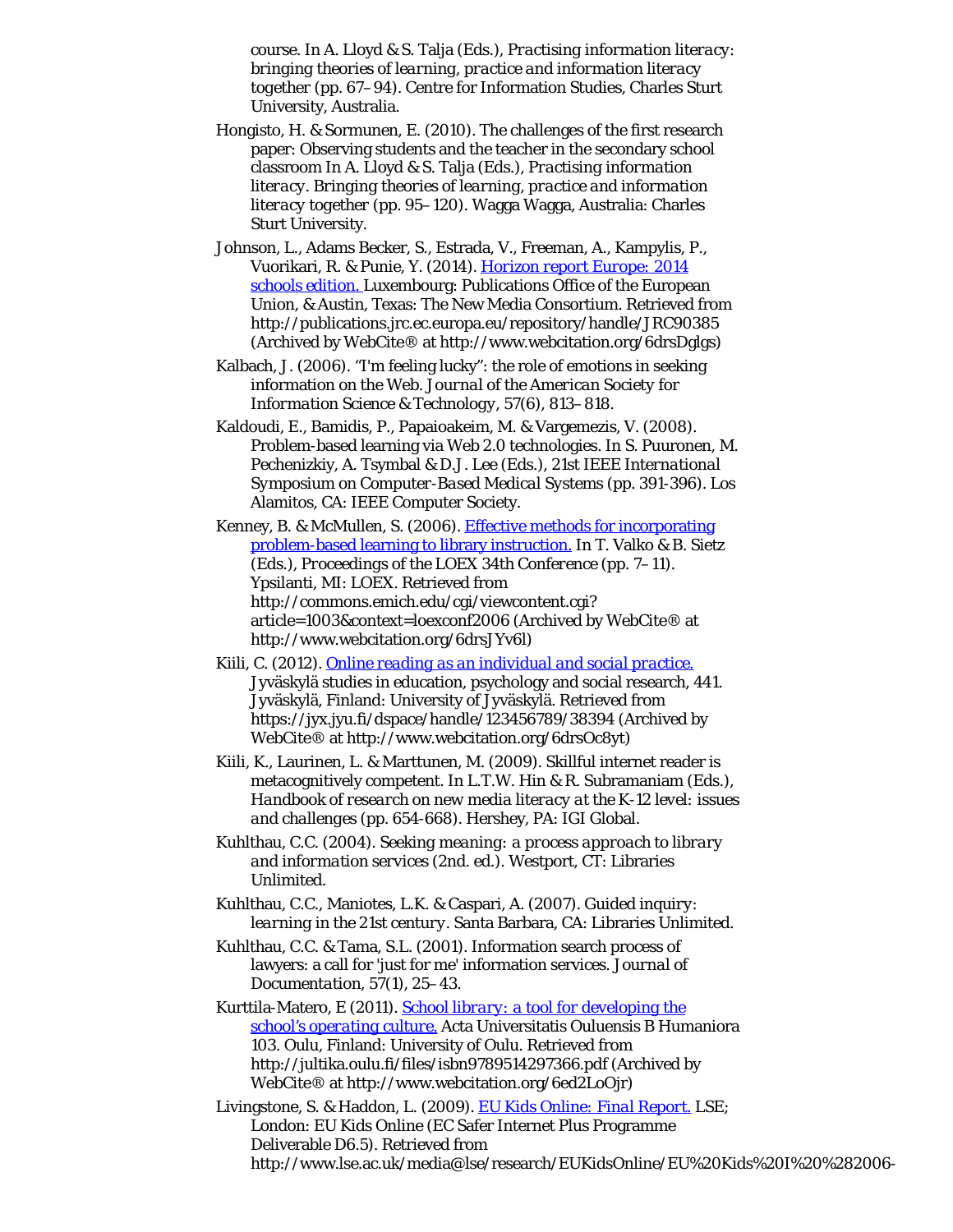9%29/EU%20Kids%20Online%20I%20Reports/EUKidsOnlineFinalReport.pdf (Archived by WebCite® at http://www.webcitation.org/6qNRmIRJS)

Loertscher, D. (2000). *Taxonomies of the school library media program.* San Jose, CA: Hi Willow Research & Publishing.

Lukuinto (2014). *[Joy of reading program 2012-2015.](http://www.webcitation.org/6drsTDaIw)* Retrieved from http://www.lukuinto.fi/lukuinto.html. (Archived by WebCite® at http://www.webcitation.org/6drsTDaIw)

Montiel-Overall, P. (2005). [Toward a theory of collaboration for teachers](http://www.webcitation.org/6egS7fcXa) [and librarians.](http://www.webcitation.org/6egS7fcXa) *School Library Media Research, 8*, 1-31. Retrieved from http://bit.ly/1nX9eOa (Archived by WebCite® at http://www.webcitation.org/6egS7fcXa)

Montiel-Overall, P. (2008). Teacher and librarian collaboration: a qualitative study. *Library & Information Science Research, 30*(2), 145–155.

Montiel-Overall, P. & Grimes, K. (2013). Teachers and librarians collaborating on inquiry-based science instruction: a longitudinal study. *Library & Information Science Research, 35*(1), 41–53.

OECD. (2013). *[PISA 2012 results.](http://www.webcitation.org/6drstxbm6)* Retrieved from http://www.oecd.org/pisa/keyfindings/pisa-2012-results.htm. (Archived by WebCite® at http://www.webcitation.org/6drstxbm6)

Pearson, J. (2004). Investigating ICT using problem-based learning in face-to-face and online learning environments. *Computers & Education, 47*(1), 56–73.

Pelikan, M. (2004). Problem-based learning in the library: evolving a realistic approach. *Libraries and the Academy, 4*(4), 509–520.

Poikela, E. & Poikela, S. (2005). Ongelmaperustainen opetussuunnitelma teoria, kehittäminen ja suunnittelu. In: E. Poikela & S. Poikela (Eds.), *Ongelmista oppimisen iloa. Ongelmaperustaisen pedagogiikan kokeiluja ja kehittämistä* (pp. 25-52). Tampere, Finland: Tampere University Press.

Ray, J.T. (1994). Resource-based teaching: media specialists and teachers as partners in curriculum development and the teaching of library and information skills. *The Reference Librarian, 44*(14), 19–27.

Saarti, J., Kämäräinen, J. & Sormunen, E. (2013). Informaatiolukutaitoa määrittelemässä ECIL 2013 konferenssi Istanbulissa. *Informaatiotutkimus, 32*(3-4), 1–3.

Sawyer, K. (2008). **Optimizing learning: implications of learning sciences** [research.](http://www.webcitation.org/6drt2QuFb) In *OECD/CERI International Conference "Learning in the 21st century: research, innovation and policy"*(pp. 1-14). Retrieved from http://www.oecd.org/edu/ceri/40805146.pdf (Archived by WebCite® at http://www.webcitation.org/6drt2QuFb)

Segev-Miller, R. (2004). Writing from sources: the effect of explicit instruction on college students' processes and products. *L1 - Educational Studies in Language and Literature, 4*(1), 5-33.

Smith Macklin, A. (2001). Integrating information literacy using problembased learning. *Reference Services Review, 29*(4), 306-313.

Sormunen, E., Alamettälä, T. & Heinström, J. (2013). The teacher's role as facilitator of collaborative learning in information literacy assignments. In S. Kurbanoglu, E. Grassian, D. Mizrachi, R. Catts and S. Špiranec (Eds.), *Worldwide Commonalities and Challenges in Information Literacy Research and Practice: European Conference on Information Literacy, ECIL 2013 Istanbul, Turkey, October 22-25, 2013. Revised Selected Papers* (pp. 499-506). Heidelberg, Germany: Springer International Publishing.

Sormunen, E., Heinström, J., Romu, L. & Turunen, R. (2012). [A method](http://www.webcitation.org/6drt5nYWU) [for the analysis of information use in source-based writing.](http://www.webcitation.org/6drt5nYWU)